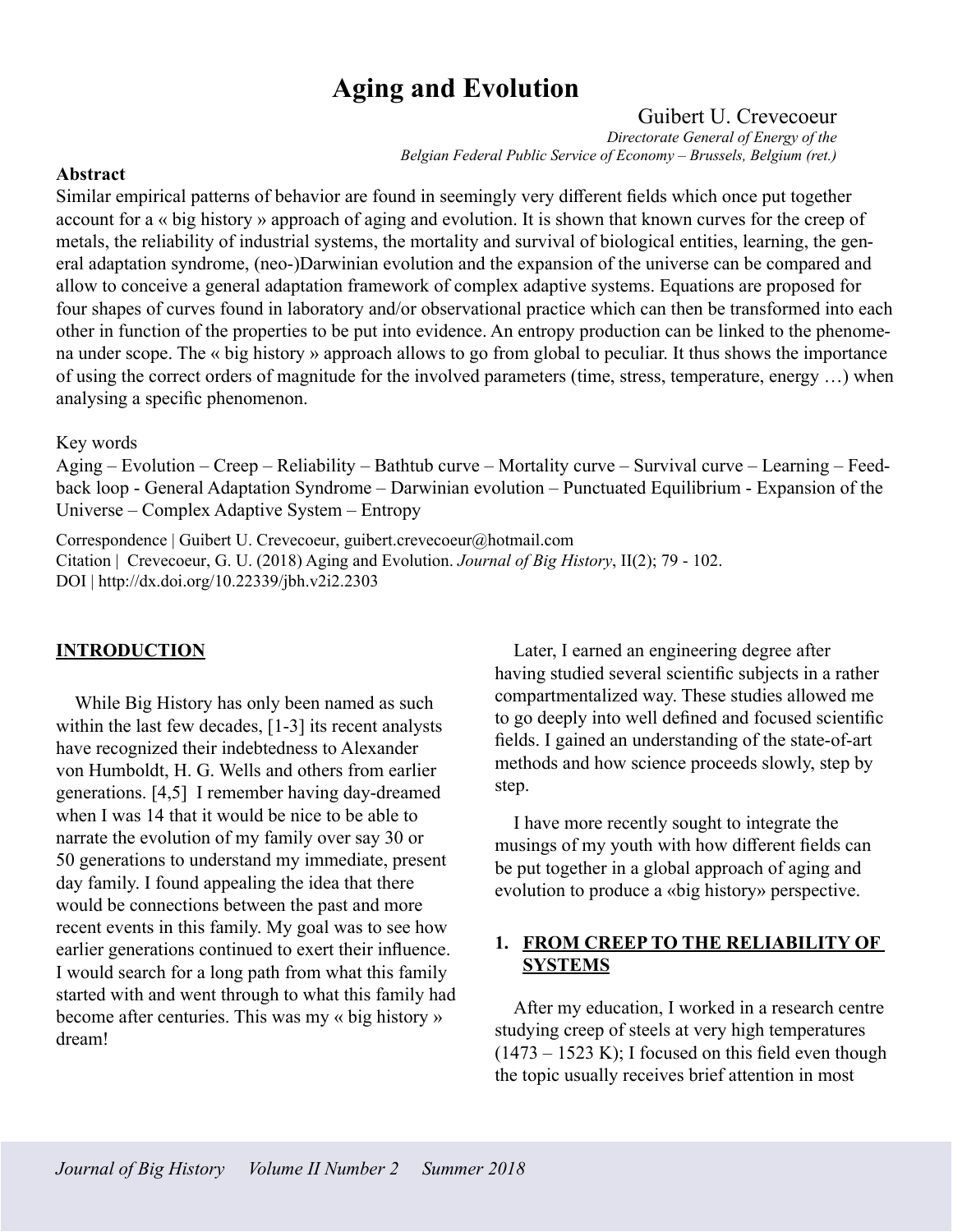curricula. Creep is the slow deformation of materials under stress at given temperature. It is usually taught very briefly in the field of physical metallurgy; it is often given about  $\frac{1}{2}$  hour in a 5 years engineering programme.

Afterwards, I went into a licensed inspection agency and was involved in the follow-up of fossilfired thermal power plants. In those times, the issue at stake was the residual life assessment of that kind of plant. These plants had been designed for their thermal components (boiler, pipes, headers, turbine …) to operate during 100,000 hours under creep at around 813 K (or more). However, as they reached this time limit seemingly in good working order, it was not clear if they could be operated any longer. How could their residual life beyond 100,000 hours be assessed? So I started investigating creep curves for temperatures of the order 813 K and was astonished to find that although the microscopic structure of the metal was completely different in function of the temperature, the creep curves were alike for 813 K and 1473 K. For instance, the crystalline microstructure is face-centered cubic at 1473 K and body-centered cubic at 813 K, the mechanism of creep was different, the diffusion of atoms and vacancies in the microstructure varied a lot, etc. But the creep curves were alike in shape. Only the duration of the process was strongly different : of the order of 100,000 hours at 813 K and of a few seconds at 1473 K. Fig. 1 shows a typical creep curve.

This kind of curve is found in the creep of metals subjected to load or stress<sup>1</sup> at higher temperature (only the first part is seen at lower temperature). It can be interpreted as follows: (1) firstly, after the « shock » of being put under stress by the testing machine, the test piece shows a progressive adaptation : it is strained and the strain curve (the curve reflecting the « reaction » in Fig. 1) is concave from below (« primary creep »). This stage is



**Fig. 1 Creep curve of a steel at higher temperature showing three stages** : I) **a first concave part (« primary creep ») followed by II) a quasi-linear part (« secondary creep ») and III) a third convex part (« tertiary creep »), before rupture (arbitrary units).**

followed by (2) a second stage called « steady or stationary stage », where there is a balance between the defence reaction (strain) and the defects caused by the stress ; the strain curve is (quasi-)linear. If the stress is maintained, (3) a final stage develops with the exhaustion of the test piece up to rupture ; the strain curve is then convex from below.

In course of further investigations, it appeared that a good mathematical description of such creep curves was given by following equation for the strain [7-10]:

$$
A\!E(t) = k \cdot e^{\alpha \cdot t} \cdot t^{\beta} \tag{1}
$$

With :

$$
k > 0
$$
  
0 <  $\alpha$  <<  $\beta$  < 1  
t : time (s)

k can be related to the applied stress  $\langle \sigma \rangle$  by the expression:  $k=k^{\prime}.\sigma^b$ 

k', b,  $\alpha$  and  $\beta$  are constants at given temperature, metallic structure and composition (they may change when temperature and/or metallic structure and

<sup>1</sup> In the specific meaning used in the field of material testing.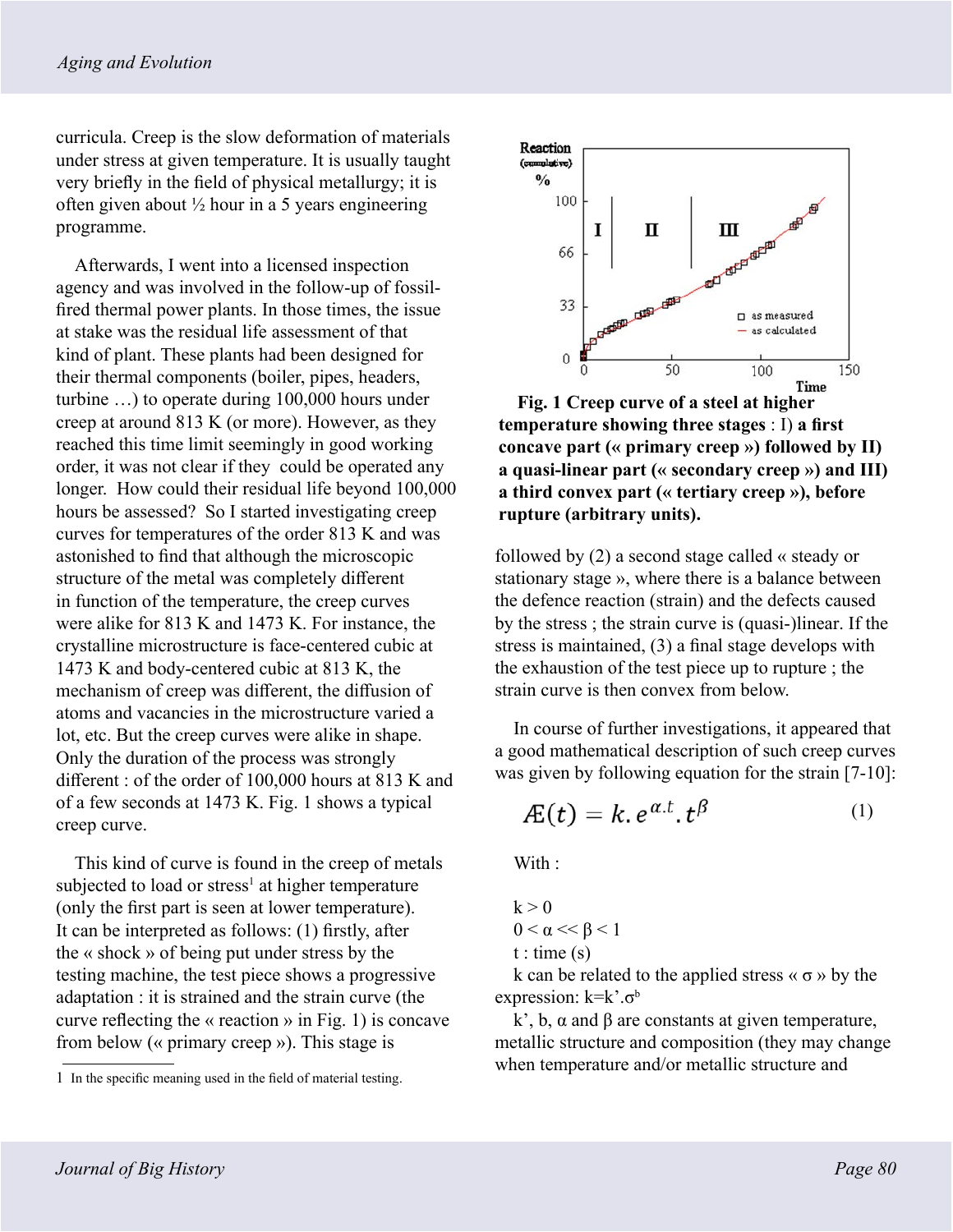composition change).

Because of the multidisciplinary approach adopted in the present article, I'll make use of the diphthong letter  $E(t)$  to express that it is a measured parameter reflecting an « **A**ging » or an « **E**volution » which develops in function of time (the reason for this choice of words will become obvious in the course of the text). In the case of creep, this measured parameter  $\mathcal{F}(t)$  is the creep strain.

Eq. (1) is not the more frequent manner of describing creep curves. The usual way consists in focusing on the stages themselves, e.g. :  $y(t)=t^{1/3}$  for the first concave part of the curve [11],  $y(t)=K+a$ .t for the second linear part of the curve corresponding to the secondary creep [12], which is called the « useful life » in practical applications, and a growing exponential for the tertiary creep, etc.

But Eq. (1) has the advantage to combine all three stages. Moreover, in addition to fitting creep curves, it allows to easily derive a formula for the classical Logσ vs. Logt (logarithm of the stress vs. logarithm of the rupture time) diagrams [13,14] as widely used in design standards, what the default presentation can not. And as we shall see, Eq. (1) will also allow for comparisons with observations in other fields.

Indeed the derivative of Eq. (1) gives the strain rate in function of time:

$$
\frac{d\mathcal{L}(t)}{dt} = k \cdot \beta \cdot t^{\beta - 1} \cdot e^{\alpha \cdot t} \cdot \left( 1 + \frac{\alpha \cdot t}{\beta} \right) \tag{2}
$$

The shape of the corresponding curve is shown on Fig. 2. The first part of the curve (for small times, i.e. when  $\alpha$ .t≈0) is like the learning curve of Duane [15].

Several observations were made by Duane in the 1960's. He investigated repairable mechanical systems and found that their failure rate  $(\lambda_{1,2})$  always obeyed a law of decrease with time:  $\lambda_1^2 = k \cdot \beta \cdot t^{\beta-1}$ .

This meant that the number of failures of the system over a period of time decreased when time was going on. This behavior induced the feeling that the system had "learned" from its past experience and had found solutions to make less mistakes. Therefore, Duane called this behavior "learning" and the curve given by  $\lambda_{12}$ : the "learning curve". He found that, in general, one had:  $\beta \approx 0.4 \rightarrow 0.5$ .

The systems considered were repairable mechanical devices such as airplane generators, submarine diesel engines, hydromechanical appliances.

Other authors after Duane reported similar behavior on a broad range of devices, e.g. loading cranes [16], army trucks [17] etc. and it is since then a widely accepted evidence that the learning curve can be observed on many operating mechanical devices, but also electr(on)ical devices, etc.

Using Eq. (1), Eq. (2) can also be written:

$$
\frac{d\mathcal{A}(t)}{dt} = \mathcal{A}(t) \cdot \left(\alpha + \frac{\beta}{t}\right) \tag{2'}
$$

It is noteworthy that Fig. 2 is the derivative of the creep curve but also shows a typical « bathtub curve » as known in the reliability analysis of mechanical, electrical, … systems. This kind of curves is found for a lot of systems : engines, cars, …. During the life of these systems, there is a first phase of adaptation where the failure rate is first elevated and decreases (« infant illnesses »). Then the failure rate is around a minimum (« true life »). After a time, the failure rate starts to increase again first slowly then more steeply up to collapse of the system  $(\text{« aging } \text{»})$ .

In the frame of reliability analyses of systems, Eq. (2) can be seen as the failure rate for a modified Weibull distribution [18,19]. The modification lies in the adding of an  $e^{\alpha t}$  factor. The Weibull distribution is found back when  $\alpha$  is put = 0. This modified Weibull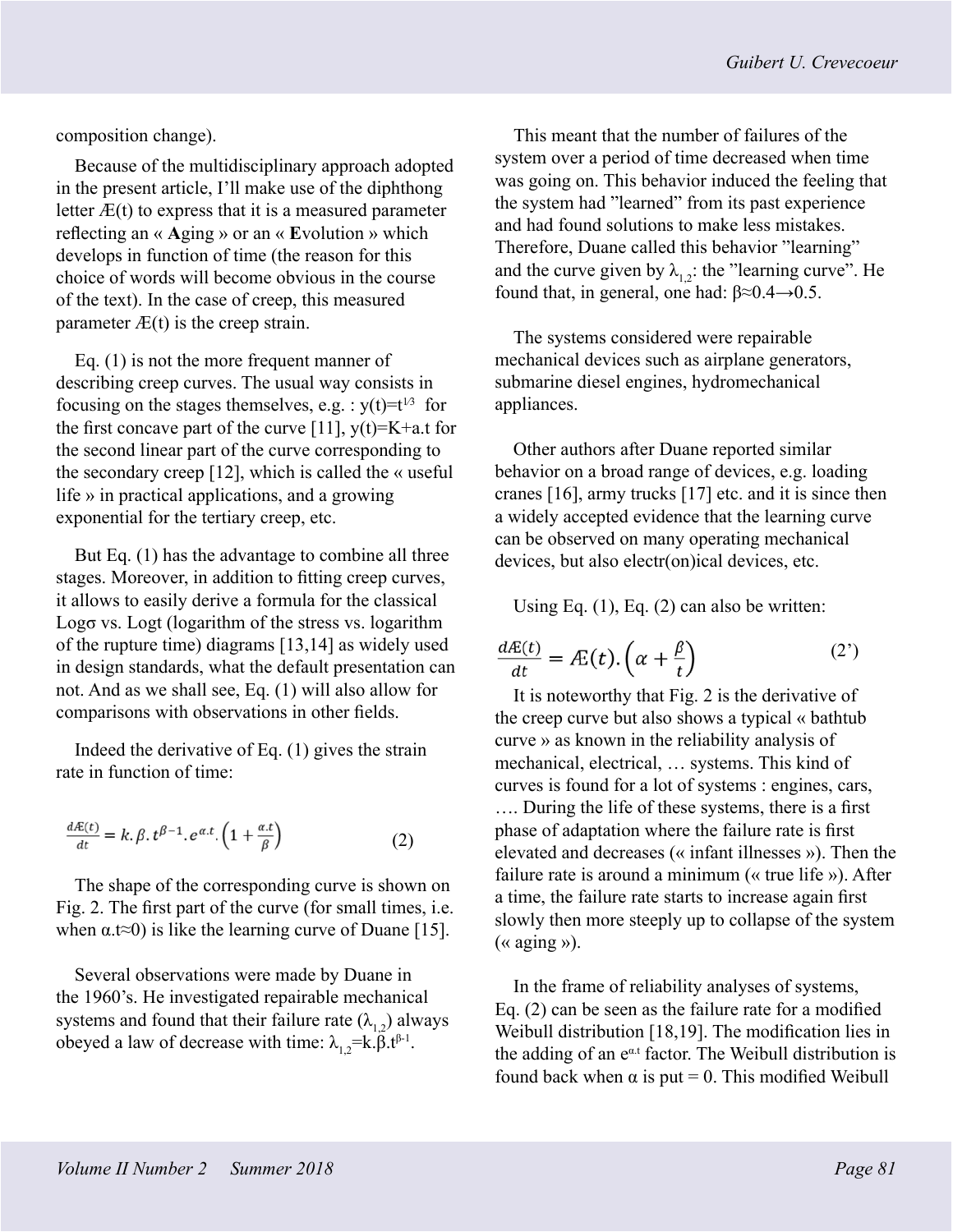

**Fig. 2 Typical bathtub curve (arbitrary units)**

distribution may be considered as a generalization of many other models [20]. Observe that the failure rate function of Eq. (2) can be considered as a sum of two Lee's failure rate functions [21] by noting :

$$
\frac{dy(t)}{dt} = k \cdot \beta \cdot t^{\beta - 1} \cdot e^{\alpha \cdot t} + k^* \cdot \beta^* \cdot t^{\beta^* - 1} \cdot e^{\alpha \cdot t} \tag{3}
$$

where  $k^* := \alpha.k/(\beta + 1), \beta^* := \beta + 1$  [21]. The parameter β is called the *characteristic of the system*. When  $\alpha = 0$ , the model reduces to a Weibull process; when  $\alpha = 0$  and  $\beta = 2$ , the model reduces to the Rayleigh process; when  $\beta = 1$  and  $\alpha$  t is very small, the model is approximately an exponential model. When  $\beta = 0$ , the model reduces to a type I extremevalue model, also known as a log-gamma model. As pointed out in [22], the model can be considered as a limiting process of the Beta integrated model introduced in [23].

The reliability corresponding to the bathtub curve model given by Eq. (2) is by definition given by Eq. (4) and visualized on Fig. 3.2

$$
R(t)=e^{-E(t)}\tag{4}
$$

2. In [20], it is proposed to use a constant multiple of the sum of absolute residues of the cumulative failure rates (SAR) to assess how well a given model fits the intensity of a failure data set. The reliability-related decision and prediction were also studied using the bathtub curve model given by Eq. (2). The relations of the reliability characteristics during the improvement phase to those of the steady service phase are studied, which makes possible predicting the evolution behavior of a system by using the limited data observed during the improvement phase.



**Fig. 3 - Examples of reliability curves.**

The system is fully reliable in the beginning  $(R(t) \approx 100\%)$ , but with the time going its reliability decreases, first slowly then steeply down to zero.

The loads/stressors in mechanical and electr(on) ical devices are the constraints and environmental challenges due to operating.

### **2. GROWTH AND DECLINE CURVES**

In the same way that allows the reliability to be given by the exponential of minus the « creep curve », interesting curves are obtained using the exponential of minus the « bathtub curve ». We shall call such curves « growth and decline curves » (GDcurves).3 Following equation is used:

$$
GD(t) = C'.e^{-c.\frac{dE(t)}{dt}} \tag{5}
$$

Where : « c » or « C' » are constants  $> 0$  and can  $be = 1<sup>4</sup>$ 

Growth and decline curves (GD-curves) are found in constant strain rate tensile tests (CSRTT) of metals

<sup>3.</sup> They appear to be very general (as are bathtub and reliability curves) and could therefore also be called « capacity curves » or « resistance curves » or « force curves », when one wishes to insist on a « power » characteristic of a particular system under scope.

<sup>4.</sup> For instance,  $\langle C \rangle$  was put C'=1 to obtain the curves of Fig. 4.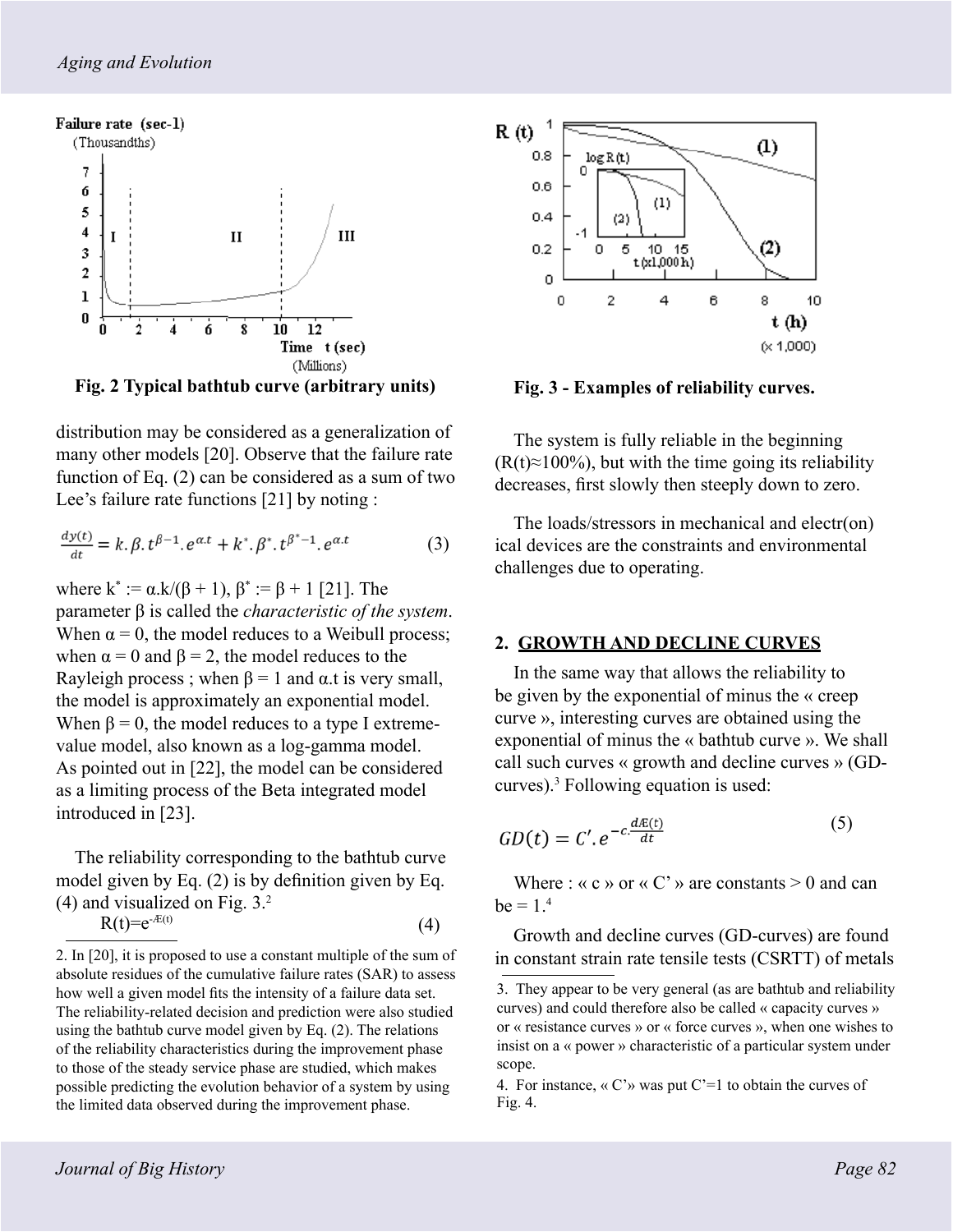at high temperature. These tests are the counterpart of creep tests. During creep, the stress/load is constant and the strain is recorded. Then the strain rate varies as shown by the bathtub curve. In CSRTT, the strain rate is maintained constant and the load is recorded. This gives GD-curves. As seen on Fig. 4, these curves show three stages  $:(1)$  first there is an increase of a « capacity », then (2) the curve reaches a maximum (peak) before to (3) progressively decline to levels encountered in the first stage. This is like climbing and descending an hill. Two typical shapes are given on Fig. 4. However, the shape can be different - with e.g. smoother growth and steeper decline - in function of the values of the constants «  $c$  » and «  $C'$  ».



**Fig. 4 - Examples of growth and decline curves.**

As will be seen later on in the text, GD-curves are also found in biology and astronomy, and probably in other fields.

#### **3. FROM RELIABILITY TO BIOLOGY**

When one reads the descriptions by Hans Selye [24-28] and others of the General Adaptation Syndrome (G.A.S.) they are - *mutatis mutandi* astonishingly close to the way creep curves would be described. The G.A.S. is the non specific reaction of the biological system to external attack. Let us give the word to Hans Selye :"...[the general adaptation]

syndrome is...[an]...expression of **general defence divided into three stages**. During the first, or acute stage,observed in the rat ordinarily 6 to 48 hours after the **initial injury**, one notes a rapid decrease in the size of the thymus, spleen, lymph glands and liver... **After a few days, however, a certain resistance is built up against the damaging stimulus**...the animals **became resistant...If ...[the stressors]... were continued still longer the animals lost their resistance, and in a third stage died** with organ changes similar to those seen in the first stage..**. We have termed...[the] 3 stages: the stage of alarm, the stage of resistance and the stage of exhaustion**..."[25] (emphasis added).

Concerning the human body, one can refer to the summary given by the Counselling Connexion (the Official Blog of the Australian Institute of Professional Counsellors) [29]. It starts with the words :

*"The G.A.S. describes a three stage reaction to stress: (1) initial alarm / reaction to the stressor, (2) resistance / adaptation to coping and (3) eventual exhaustion."* 

In addition, it is noteworthy that Selye made a correlation between the G.A.S. and aging [27].

Reading such kind of descriptions and features pushed me decide to earn an additional degree in molecular biology.

A way to visualize the G.A.S. is shown on Fig. 5.

This is similar to a growth and decline curve. Probably with precise measurements, one would get a curve like the one shown in Fig. 6.

This induced to think that there would probably also exist curves of the kind bathtub curve, reliability curve or creep-like curve to be found in biology as far as aging and evolution are concerned. And indeed a lot of examples are found in the literature.

Just to start with mentioning all curves currently called « mortality curves » which are in fact bathtub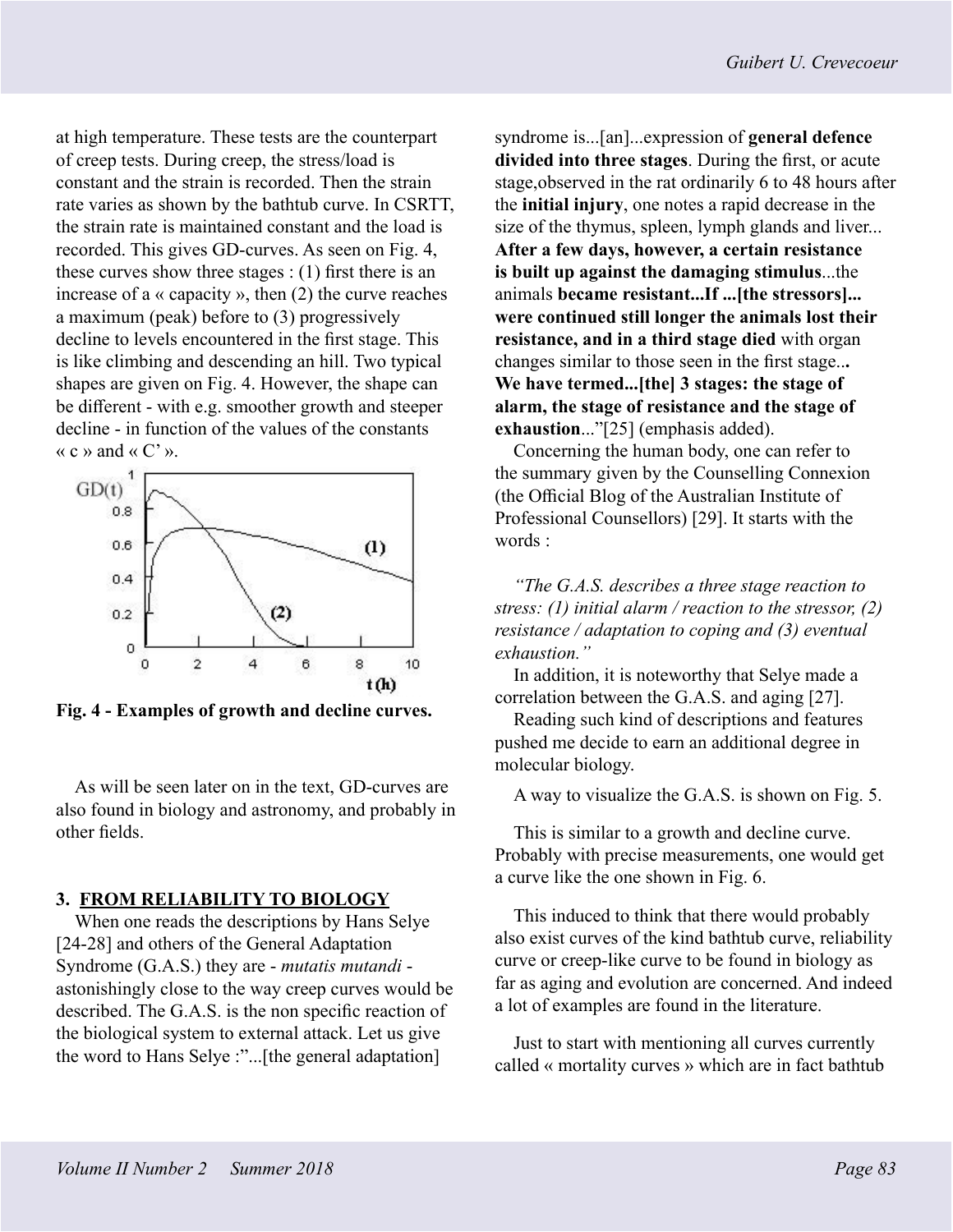# The General Adaptation Syndrome

Selye (1956)

- Gross Emotional Reaction
	- Sympathetic Activation
- Decreased Emotion
	- Parasympathetic Activation





• Exhaustion, Death









curves, see e.g. Fig. 7. Mortality curves give the rate of mortality of a population in function of the age. They thus also reflect the probability of death at a given age of a lambda individual in this population. This is equivalent to the failure rate of systems as given by the bathtub curve. The fact that the increase of mortality rate is quicker as measured than as calculated is an often seen feature. As will be noticed later on, it is due to the fact that instability can settle after a time  $t = \frac{1}{\alpha}$  (instability time) from which the growing exponential in Eq. (1) and (2) becomes higher than  $\ll$  e ».<sup>5</sup>

And all « survival curves » or « survivorship curves » found in biology are in fact reliability curves, see e.g. Fig. 8. But creep-like curves are also found, e.g. in tumour growth as shown on Fig. 9.

And finally, growth and decline curves are encountered in biology as already shown by the example of the G.A.S., but also in several other cases : changes in bone mass [33], muscular force [34], maximal oxygen uptake in healthy fit men [35], incidental memory scores [36], cumulative increase in human diploid fibroblast cells number [37], immune functions (e.g. antibody formation) in humans and animals, … Each time there is (1) an increase of a « capacity » (the bone mass, the muscular force, the maximal oxygen uptake, incidental memory scores, immune functions, average speed of sprinter on 100 meters, etc. etc.) up to a maximum where  $(2)$  it is about maintained a while

5. It is general feature in physics that instability may occur when  $x \ge 1$  in a growing exponential e<sup>x</sup>.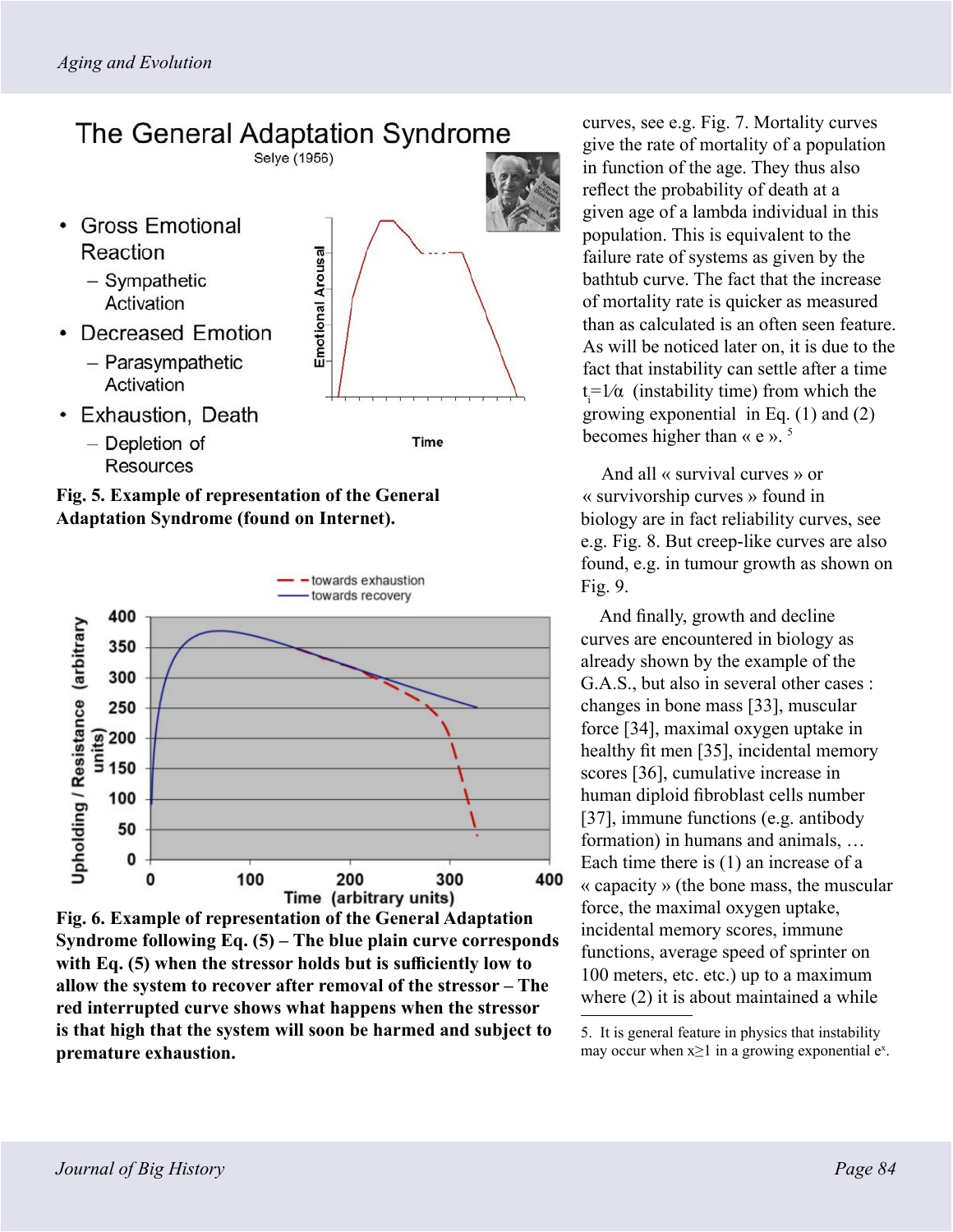

**Fig. 7. Mortality rates per 100,000 for women in China by age group for the year 1957 [30]. Rhombs correspond to recordings per age group. The plain line is obtained using Eq. (2).**





**Fig. 8. Survival curve of United States whites for the period 1929-1931 [31]. The rhombs correspond to empirical data while the plain line is obtained using Eq. (4).**

in a steady-state. Then  $(3)$  the « capacity » starts to diminish first slowly then more and more quickly with the time going.

Two further examples are given below:



**Fig. 9. Growth of Meth-A sarcoma tumours induced in mice [32]. Squares correspond to measured values. The plain line is obtained using Eq. (1) (time in seconds).**

- 1) From the pioneer work of Baulieu [38], the dehydroepiandrosterone sulfate (DHEAS, a kidney produced hormone) concentration in human serum has been considered a good marker for the aging of humans [39] [40]. Fig. 10 gives the DHEAS levels of normal males and females plotted against age [40]. Measurements have been made on 25 children, 32 adult males and 42 adult females. In order to get a better view, only the centres of the rectangles corresponding to the zones of measured values are shown, together with the rectangles. One observes that, after a first increase, the DHEAS content in plasma reaches a peak around an age of twenty five then continuously decreases. The plain line corresponds to the computations using Eq. (5) and c=1.
- 2) The decline in phytohemagglutinin responsiveness of spleen cells from aged mice was measured by Hori et al. via recording the *in vitro* proliferative capacity of immunocompetent T-cells (by [3 H]Tdr incorporation in  $\Delta$  cpm) [41]. The results are summarized in Fig. 11. Dots correspond to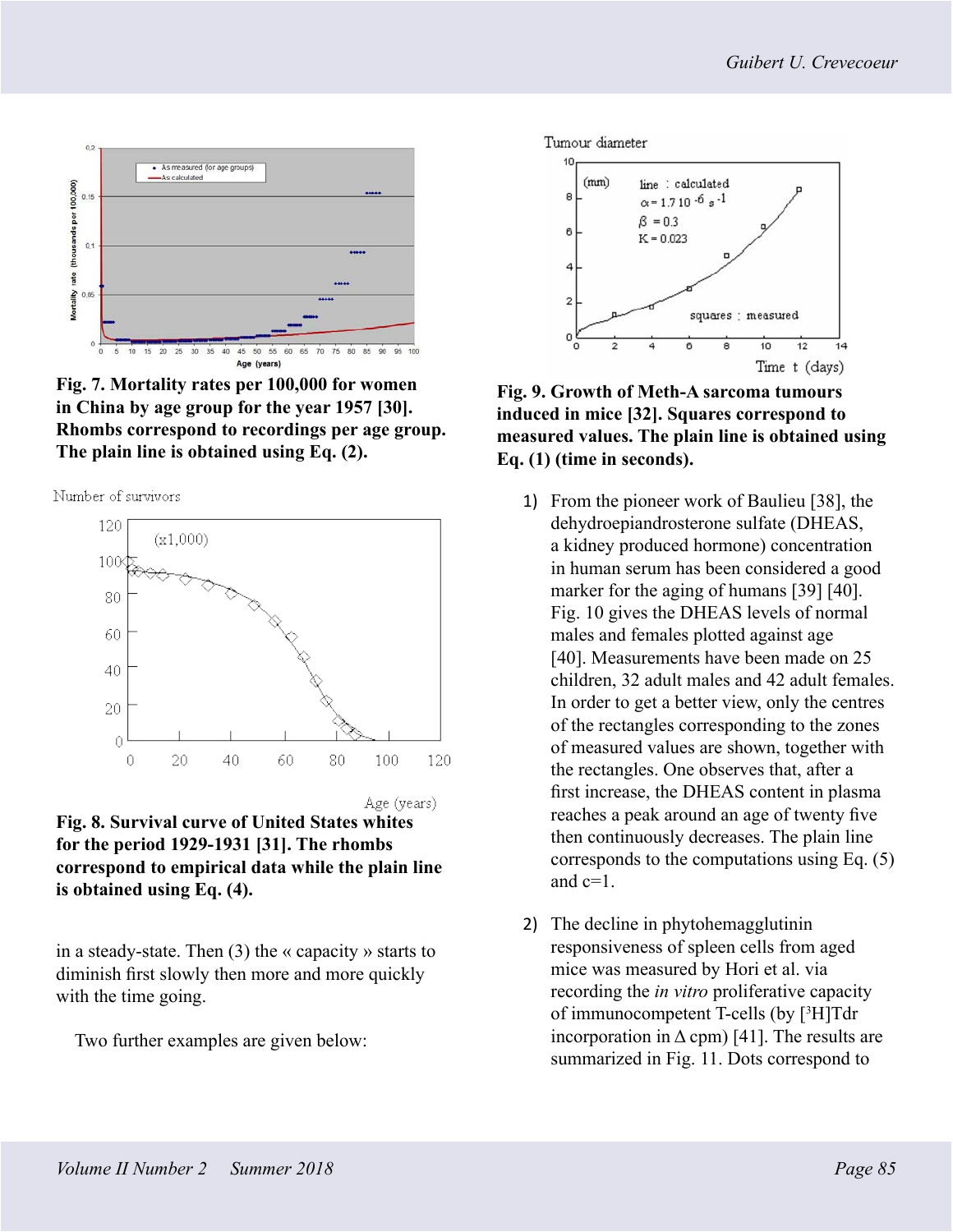experimental averages as taken from [41]. The plain curve was obtained by fitting the data with Eq.  $(5)$  and c=1. The values in ordinate can be converted into  $\Delta$  cpm by using the conversion:<br>  $\Delta$  *cpm* = 10<sup>( $\frac{value}{37.1}+2$ )</sup>

In summary,  $E(t)$  in biology describes the cumulative aging of a given system,  $dE(t)/dt$  the mortality curve,  $exp(-E(t))$  the survival curve and  $\exp ((-d \mathcal{A}E(t))/(dt))$  the growth and decline curve (of a capacity, a resistance, …).

The loads/stressors in biological systems are the constraints and environmental challenges due to living. For instance, sub-citotoxic stresses can be experimentally imposed on cells *in vitro* to get accelerated aging curves (the « stress » would then be in parameter « k » of Eq.  $(1)$  and the influence of the imposed « stress » on the value of «  $k$  » can be inferred).

## **Fig. 10. Dehydroepiandrosterone sulfate (DHEAS) concentration in human serum in function of age.**





**Fig. 11.** *In vitro* **proliferation of mouse immunocompetent T-cells in function of age.** 

## **4. FROM CREEP TO (NEO-)DARWINIAN EVOLUTION**

We check Eq.  $(1)$  to  $(3)$  in the framework of (Neo-) Darwinian evolution.

One should not be astonished that it is spoken of reliability in the context of (neo-)Darwinian evolution, as it is exactly what nature is driving at : that the fittest species for a given environment will thrive, thus will prove a sufficient level of reliability. Evolution is prone to preserve the integrity of the better adapted species (e. g. for eukaryotes : stable DNA to be read many times but protected into a nucleus, double membrane of cells, …). The living entity has an organization that reveals selective advantage in its life environment. There it is armed to reliably survive. Moreover, some reliability is always needed in connection with making evolutionary attempts successful : entities and species would otherwise disappear all too quickly.

Let us now check whether curves of the kind shown in Fig. 1 can be found in connection with evolutionary data. This would suggest that evolution and aging are two faces of the same coin.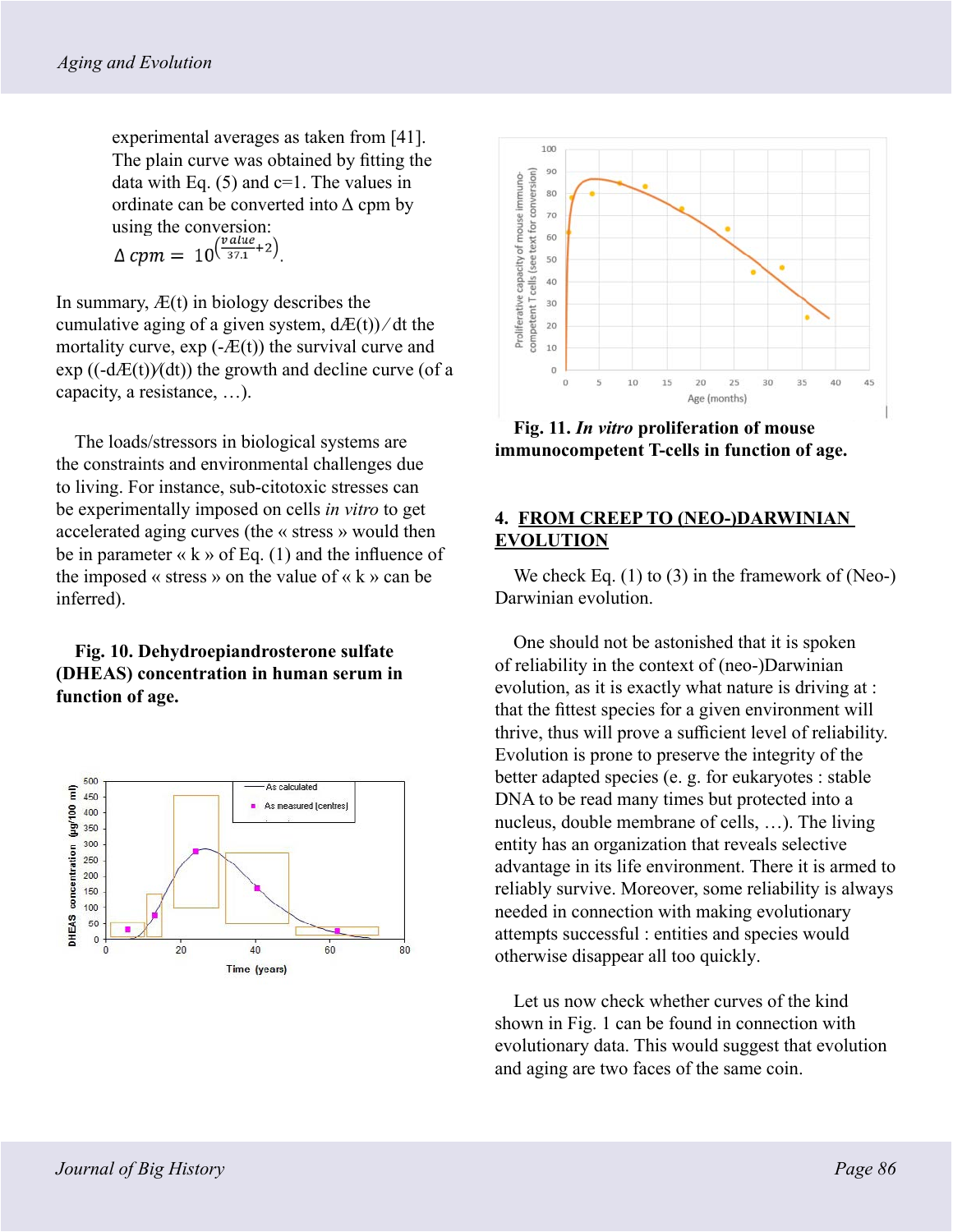In 1975, Nei obtained a rough relationship between the number of nucleotide pairs (bp) in the DNA of different species and their reckoned time of appearance on Earth [42] :

$$
n_{bp} = n_0 e^{\alpha \cdot x} \tag{6}
$$

with  $\alpha := 2.3 \times 10^{-9}$  years<sup>-1</sup> for an estimated 3 10<sup>9</sup> years elapsed from bacterium to mammal  $(n_0$  is the initial DNA content, taken here as having the value  $n_0 :=$ 4 106 bp which corresponds to *E.coli*). Eq. (6) is equivalent to Eq. (1) where  $\beta$  is put  $\beta = 0$ .

Eq. (6) can be re-written in natural logarithms :

$$
\ln (n_{bn}) = \ln (n_0) + \alpha \t{.} \tag{7}
$$

The same can be done for Eq. (1):

$$
\ln(AE(t)) = \ln(k) + \alpha \cdot t + \beta \cdot \ln(t) \qquad (8)
$$

Assuming life to exist on Earth since about  $3.5 \times 10^9$ years (taken as time zero) and considering the time of appearance of living entities as shown in Table 1, one may compare the results using Eq. (7) (with  $\alpha$  := 2.3 10<sup>-9</sup> years<sup>-1</sup> and n<sub>0</sub> := 4 10<sup>6</sup> bp), and Eq. (1) (with α := 2.3  $10^{-9}$  years<sup>-1</sup>,  $\beta$  := 0.45 and k = 5.755).

Both Eq. (7) and Eq. (8) fit the points as can be seen on Fig. 12 (ordinate in natural logarithm scale).

| Case           | Type of living<br>entity                      | $n_0$ (bp)        | After<br>(years): |
|----------------|-----------------------------------------------|-------------------|-------------------|
|                |                                               |                   |                   |
| ( 1 )          | E.coli                                        | 4 10 <sup>6</sup> | $2\;10^8$         |
| (2)            | First<br>unicellulars<br>(e.g.<br>Neurospora) | 410 <sup>7</sup>  | $1.2~10^{9}$      |
| (3)            | Bony fish                                     | 910 <sup>8</sup>  | $2.610^9$         |
| $\overline{4}$ | First mammals                                 | $3.2~10^9$        | $3.1~10^{9}$      |

## **Table 1 – Time of appearance of living entities on Earth and their number of nucleotide pairs (bp) [42]**

However, as can be seen from the start of the curves using Eq. (1) and Eq. (7) (see Fig. 13 where the ordinate is no longer in natural logarithm scale), extrapolating back to time zero gives a predicted value of more than  $2 \times 10^6$  bp (exactly  $2 \times 525 \times 134$  bp) using Nei's equation. That such a big number of nucleotide pairs would already exist in the genome of all living entities in the very first forms of life on Earth seems unrealistic. On the contrary, using Eq. (1) allows to start from small molecules as has most probably been the case (the computation gives 0 bp at time  $t := 0$ ; 229 bp after 1 year; etc.)

Whatever the model, the curve should start from a value close to or equal to zero.



**Fig. 12. Number of nucleotide pairs (bp) in genome as a function of time from the start of life on Earth : (a) As calculated using Nei's equation – here Eq. (7) ; (b) As calculated using Eq. (8). Squares correspond to 4 species as selected by Nei [42].**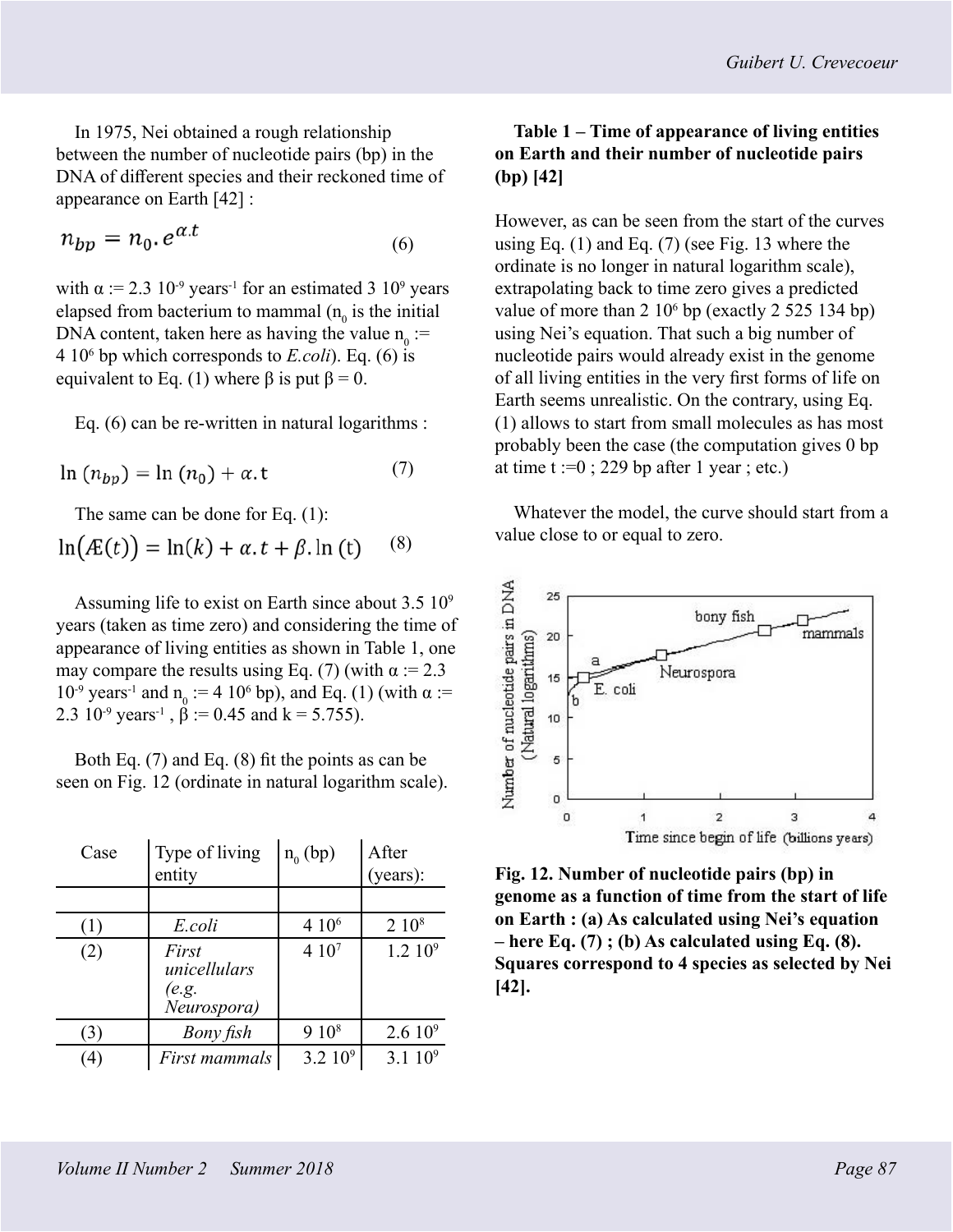

## **Fig. 13. Start of the curves of Fig. 12 (but with the ordinate no longer in logarithmic scale) : (a) As calculated using Nei's equation – here Eq. (6) - (b) As calculated using Eq. (1).**

Using Eq. (1), one better understands why the increase was so quick in the first million years (as noticed by e.g. de Duve [43]) and slowed down afterwards : an initial quick evolution followed by a decrease of the evolution rate is a typical shape for the first stage of evolution curves as given by Eq. (1).

Now, the question rises : if the evolution curve is given by Eq. (1), has it to be smooth ?

Phyletic gradualism goes in the direction of a systematic gradual evolution. This does not necessarily mean that the evolution curve must therefore be smooth at all scales. In reality, in the cases where Eq. (1) applies, the curves should only be smooth at higher time scales as compared to the default duration of the process. When one concentrates on smaller periods of the process, smoothness would disappear. Irregular alternate periods of increase, stabilizing and sometimes even decrease would be seen. This is because adaptation to « stress » implies that there is a time component. Electro-chemical transfers of information, chemical reactions, cell divisions, DNA transcriptions, reactions to unexpected shocks, reactions after learning, …., all these adaptive and genetic actions or reactions need time even if very short: they cannot take place instantaneously. Adaptive efforts appear within the system to allow its further working. This is time (and energy) consuming. There are attempts, initial responses may miscarry or reveal inadequate, there are delays, stabilization is sometimes needed, coordination is not always perfect, … As the system is open, it can have problems of provisioning, getting energy sources, needed stuff is not (immediately) available, stressing agents may suddenly concentrate, … This all makes that the evolution curve shows signs of « hiccup ».



**Fig. 14. First part of a creep curve (with permission of Laborelec).**

Even in the case of the creep curve of metals (see chapter 1 above), the curve of Fig. 1, is not perfectly smooth when one observes it in details. An example is given in Fig. 14. Actually there are little steps, small periods of stabilization (stagnancy), asymmetries, …

Also concerning the evolution of species, favourable solutions take time to spread to a whole population. Even when occurring quickly (e.g.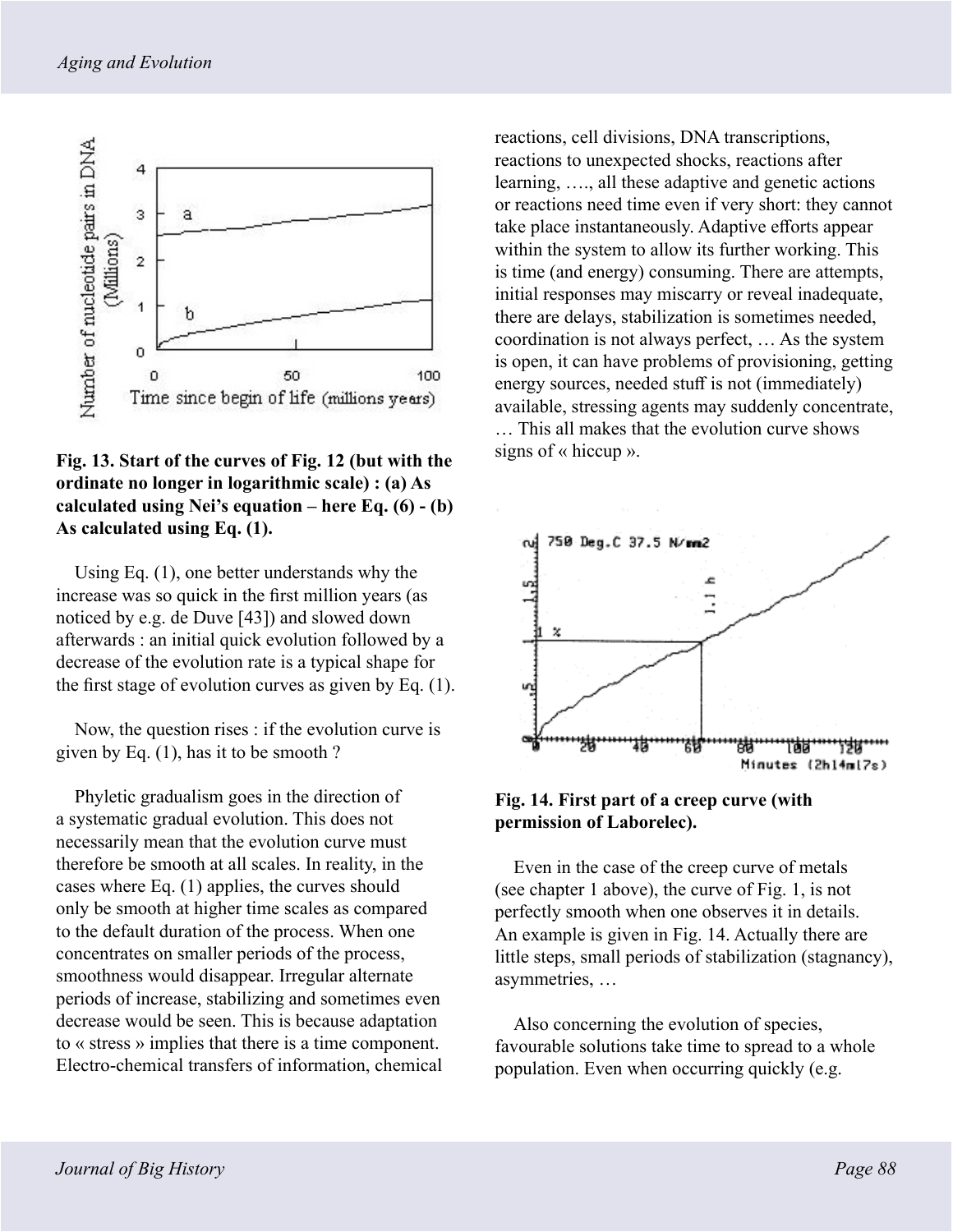resistance of bacteria to antibiotics), a finite time is needed.

In summary, one expects the process of evolution not to develop very smoothly but rather "step by step" even if at large scales it could be seen as continuous in first approximation. This is schematized in Fig. 15.



**Fig. 15. Examples of « step by step » evolutions (schematic). Curve "a" corresponds to an evolution at a rather regular pace. Curves "b" and "c" describe evolutions which are slow in the beginning and show periods of stagnancy (longer for "c" than for "b") without apparent evolution. Curve "d" is typical for a quick evolution in the beginning which results in a shorter duration of the process.**

As shown in Fig. 16, the actual evolution curve which is observed on Earth for the period starting  $600$  millions years ago, $6$  is rather a curve of the types  $\ll$  b  $\gg$  or  $\ll$  c  $\gg$  in Fig. 15. In spite of five mass extinctions and several more reduced extinctions, the curve of Fig. 16 giving the number of taxonomic families (taken as marker for the evolution of species) in function of time shows an evolution in three stages similar to the curve of Fig. 1. The

periods of extinction resulted in « stagnancy » as not the totality of species were extinct then and new species appeared.

The idea of « step by step » evolution as reflected by « hiccups » in the evolution curve is in line with  $\kappa$  punctuated equilibrium » [45]. The adaptations are not instantaneous. Evolution works by fits and starts at small scale. There are periods of changes and periods of consolidation, spreading of the gained selective advantages in the population and thriving. Therefore at the right scale, step-like curves would be observed.

Fig. 17 gives an example of punctuated equilibrium as re-drawn from [46] and quoted by [45]. It shows the evolution of the mean thoracic width of the antarctic radiolarian *Pseudocubus vema* over 2.5 millions of years from the advent of the first samples. Similarly to the curves of Fig. 15 and Fig. 16 one observes periods of stagnancy between the periods of increase.



**Fig. 16 Extinction rate (blue curve) and evolution of the number of families (red curve) over the last 600 millions of years [44].** 

<sup>6.</sup> This covers the Cambrian mass extinction and the Phanerozoic Eon, i.e. the period marking the appearance in the fossil record of abundant, shell-forming and/or trace-making organisms [44].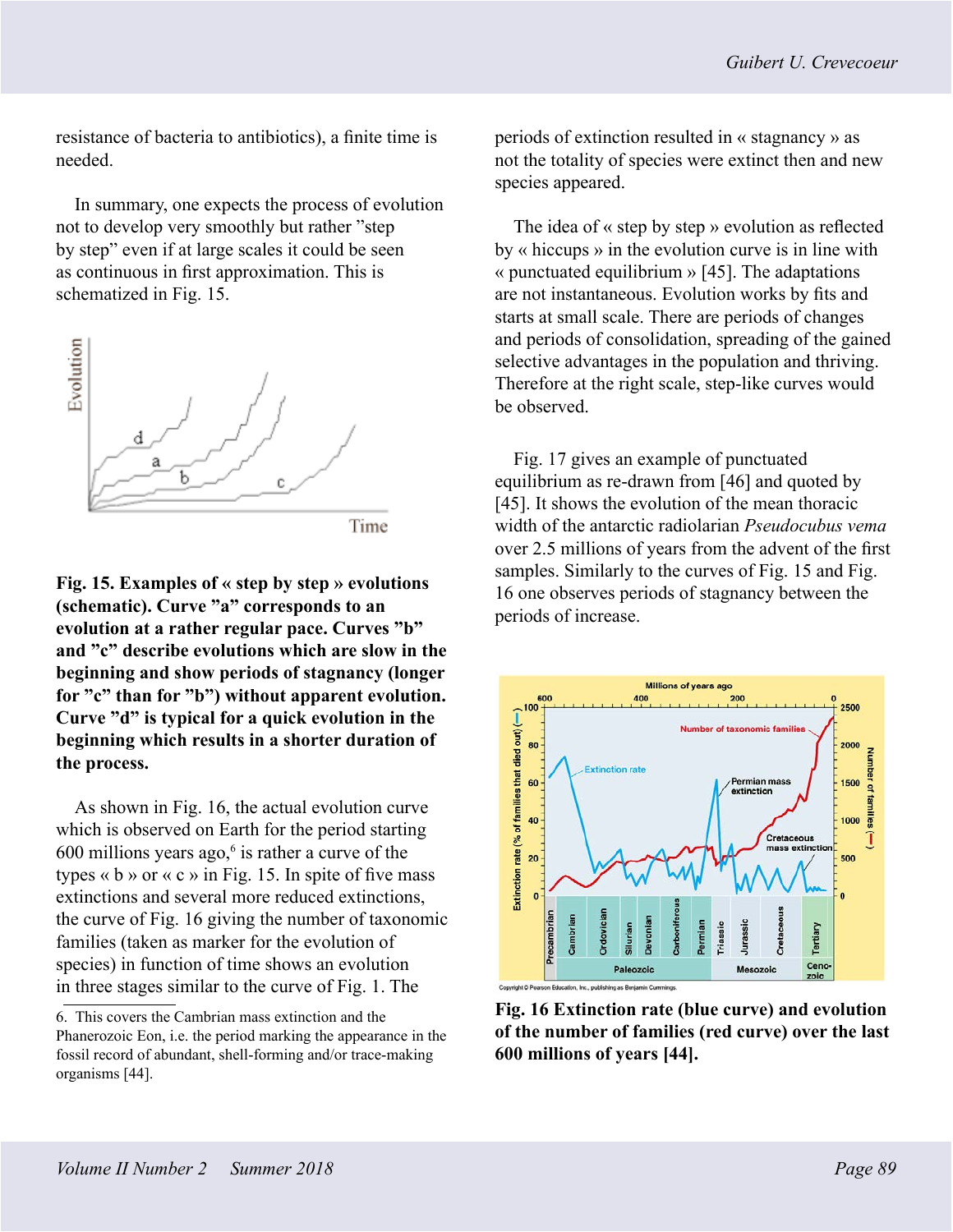Finally, it is interesting to draw a parallel with the experimental work of Lenski [47] and Elena [48]. These teams recorded evolutionary changes in bacterial populations (E. coli) propagated for 10 000 generations in identical environments. They first found that the cell volume and the relative fitness (to the ancestor) grew according to a concave (from below) curve [47]. Such curves are similar to the beginning of the curve in Fig. 1. But, focusing on a population at a smaller time scale (3 000 generations), they got a better fit with a step-like model, what they considered to show evidence of punctuated equilibrium [48]. This work has since been continued up to 50 000 generations which is an inestimable source of information on *in vitro* evolution [49][50].

More details on the biological issues related to aging and evolution can be found in [51], [52] and [6].



**Fig. 17. Example of punctuated equilibrium. Evolution of the mean thoracic width of the antarctic radiolarian** *Pseudocubus vema* **over 2.5 millions of years from the advent of the first samples (re-drawn from [46] as quoted by Eldredge and Gould [45]).**

## **5. APPLICATIONS IN ASTRONOMY AND THE EVOLUTION OF THE UNIVERSE**

Stars and galaxies have a life. The life of stars can also be divided into 3 stages (with sub-stages) : (1) a stage of formation of the star ; (2) a stationary stage of true life (where the fuel in the star is used to maintain its life); (3) a final stage after the whole fuel has been burnt, where the star's life goes to end : black hole, neutron star, supernova or white dwarf in function of its mass. The aging of stars is usually analysed with the Hertzsprung – Russell diagram. However it is not possible to extract data from this diagram to find the parameters as described in the present article.

Concerning galaxies, I have found very few information which could become integrated in the present point of view, but it is interesting to notice that galaxies also have a life with infancy, maturity and senescence. For instance, Fig. 18 taken from [53] shows the star formation density of « main sequence » star forming galaxies  $(> 10 \text{ solar masses})$ / yr) in function of time since the Big Bang (BB): see upper abscissa.<sup>7</sup> Here the evolution is to be read from right (Big Bang) to left, corresponding to now (13.7 Gyrs after the BB). The blue points correspond to the observations. They form a global curve which shows the shape of a GD-curve as put into evidence by the schematic thick red line. In fact, reading the cloud of blue points from right to left, i.e. from the BB to present time, we see that it nicely follows a curve of the kind shown for a GD-curve in Fig. 4, 6 or 11 above. In this case, the « capacity » would be that of forming stars. The peak would be around 3 - 6 Gyrs. However, this interpretation is still speculative as the issue should first be investigated on base of the existing models and computations for the formation and evolution of galaxies.

## **Fig. 18. Star formation density of « main sequence » star forming galaxies in function of time since the Big Bang (BB): to be read from right (BB) to left (now). Taken from [53] page 16.**

<sup>7.</sup> Or the redshift z, which is equivalent (see lower abscissa).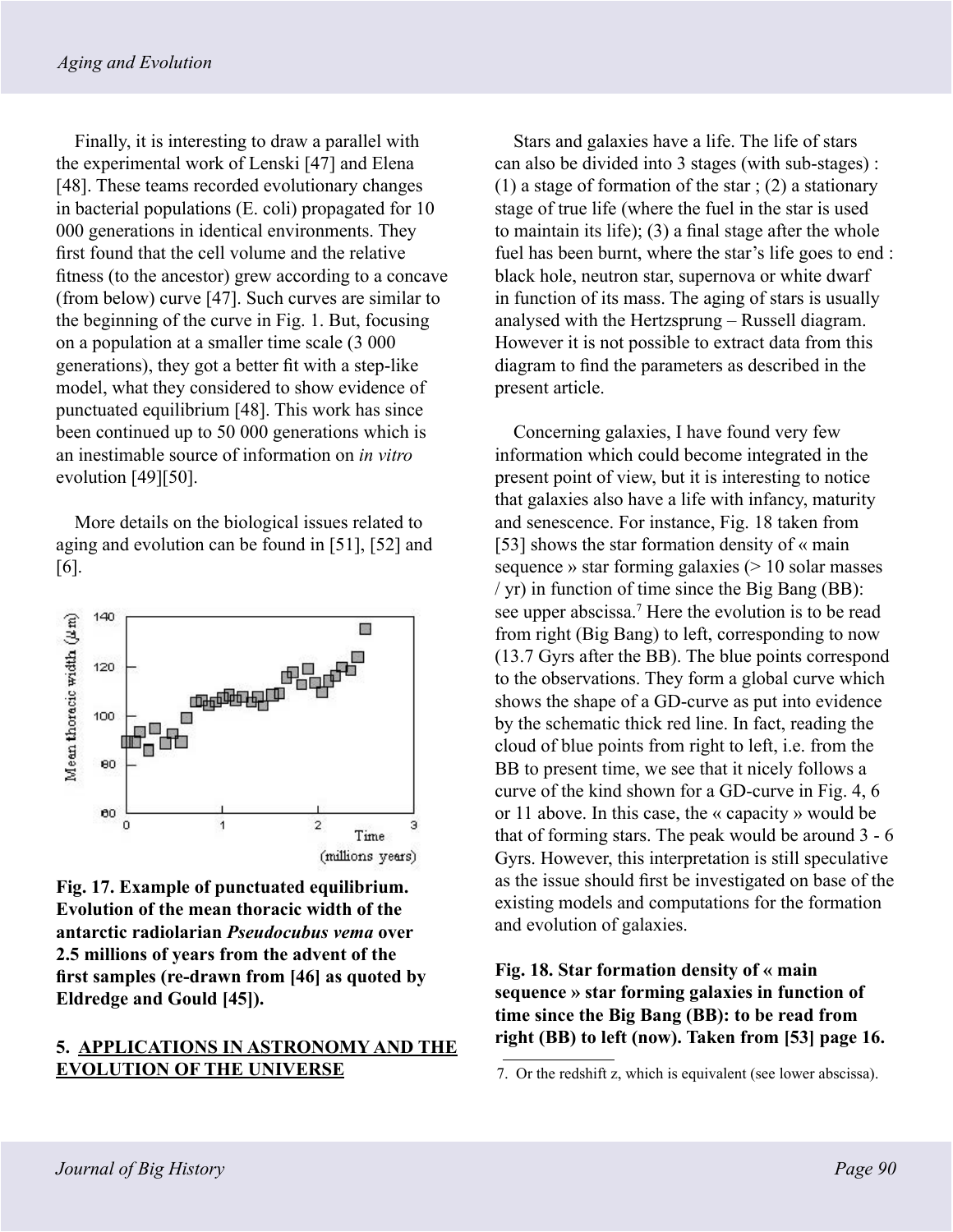

Now concerning the evolution of the Universe, let us first cite the cosmologist who has been at the roots of the BB idea, G. Lemaître : "...If the world has begun with a single quantum, the notions of space and time would altogether fail to have any meaning at the beginning ... Clearly the initial quantum could not conceal in itself the whole course of evolution ... The whole matter of the world must have been present at the beginning, but the story it has to tell may be written step by step."(these words are taken from a seminal text published by G. Lemaître in 1931 in Nature [54]).

As is well known, the classical approach of the evolution of the Universe is based on Einstein's field equations [55] as usually reduced using Robertson– Walker metrics and on the available measurements (*I a* supernovae redshifts, cosmic microwave background radiation – CMBR, satellite missions – Cobe …). It follows an hot BB flat Universe scenario. Using Friedmann-Lemaître-Robertson-Walker (FLRW) models, it is thought that the Universe started from an hot BB and expanded into a radiation-dominated era up to the emission of the CMBR (around 380,000 years after the BB), followed by a matter-dominated era of about 13.4 billions years up to present time. A stage of inflation (around  $10^{-35}$  to  $10^{-32}$  s after the BB) is also assumed as it explains empirical data which are otherwise difficult to explain like the homogeneity and the flatness of the Universe. The

cosmological constant  $\Lambda$ , initially introduced by Einstein in his equations to allow a non-evolving Universe was firstly put  $= 0$  in front of the evidence of the expansion.

In connection with the present text, it is interesting to focus on the Hubble parameter  $\kappa$  *H* » which gives the recession velocity of galaxies divided by their distance. This is usually expressed using the distance scale factor  $\ll R \gg$  by:

$$
H = \frac{dR}{R \cdot dt} \tag{9}
$$

Computations give then:  $H = \alpha = constant$  (for the inflationary stage),  $H = 1/2$ .t (for the radiationdominated era) and  $H = 2/3$ .t (for the matterdominated era).<sup>8</sup>

This could be summarized in following equation :

$$
H = \frac{dR}{R \cdot dt} = \alpha + \frac{\beta}{t} \tag{10}
$$

With  $\beta = 1/2$  during the radiation-dominated era and  $\beta = 2/3$  during the matter-dominated era.

This makes sense as integrating Eq. (10) results in a distance scale factor  $R(t)$ ~e<sup> $\alpha$ t</sup> t<sup>β</sup> giving  $R(t)$ ~e<sup> $\alpha$ t</sup> (typical for an inflationary stage) for  $\beta$ =0 and R(t)~t<sup> $\beta$ </sup> (with  $\beta = 1/2$  or 2/3 typical for the radiation and matter-dominated stages respectively) for  $\alpha=0$ . Provided that simple assumptions were made for the transitions between stages, the whole evolution curve could then be drawn. This was done in [56] with a reference to the evolution of systems as Eq. (10) is exactly the same as Eq.  $(2')$ . In addition, the values of the main cosmological parameters (deceleration factor, pressure / density ratio, Hubble parameter etc.) remained at values as expected in the classical model during the three stages [57].

<sup>8.</sup> The Hubble parameter is constant in time and space during the inflationary stage, but only in space during the radiationand matter-dominated eras.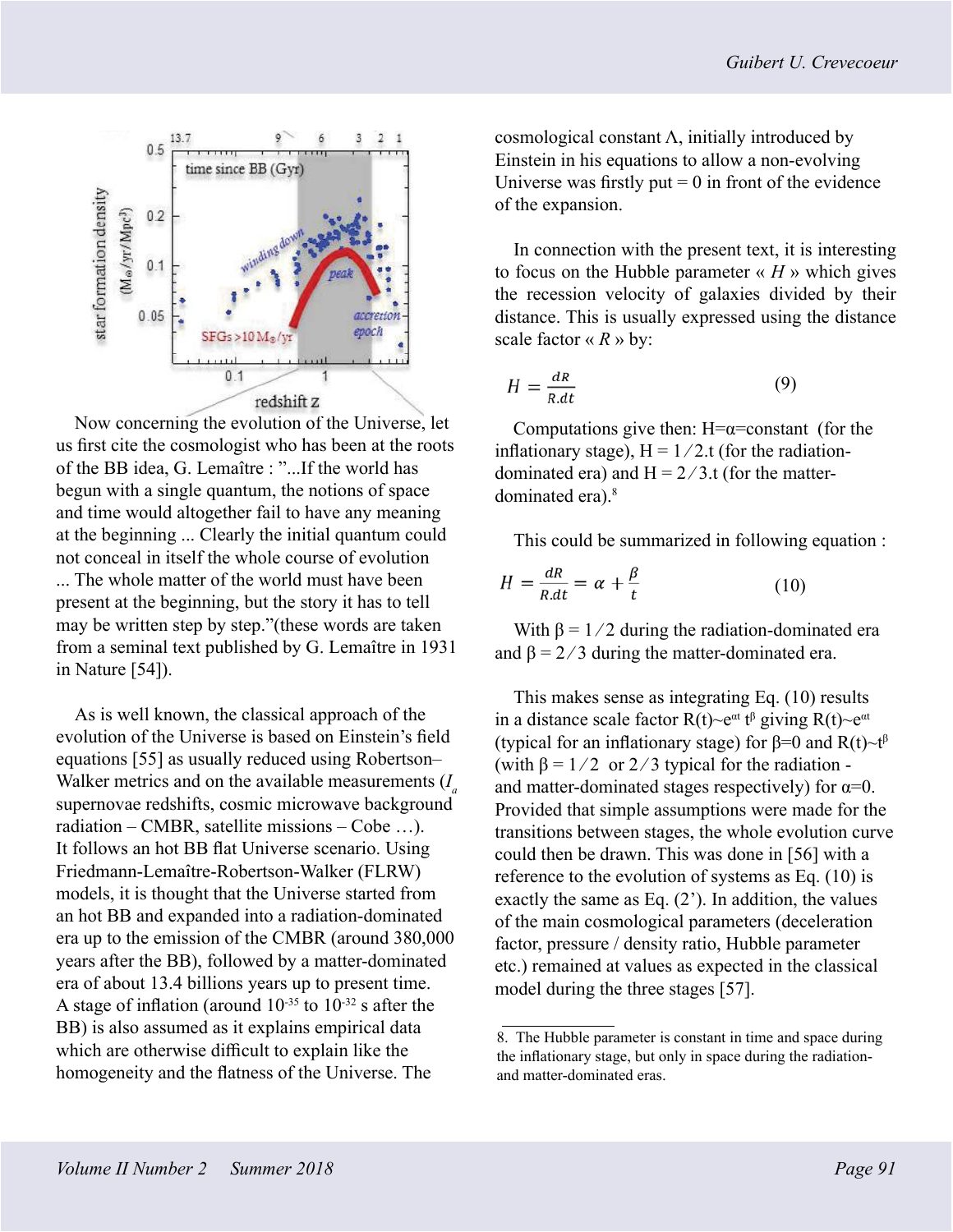It has to be noted that when  $\langle \alpha \rangle$  is not strictly  $\alpha=0$ , Eq. (10) points to the possibility of an accelerated expansion (because of the  $e<sup>at</sup>$  factor in  $R(t)$ ~ $e^{\alpha t} t^{\beta}$ ).

And indeed, around the end of the years 1990, an unexpected discovery made adaptations to the classical model necessary. The expansion of the Universe is accelerating. It has first been put into evidence by far  $I_a$  supernovae redshift measurements [58-60], then confirmed by the WMAP [61] and Planck [62] missions. This also coincided with increasing frustration about the classical model because the calculated density of the Universe on base of visible baryonic matter was an order of magnitude lower than the critical density. In addition, new observations showed the possible presence of big amounts of invisible matter (called « dark matter ») in galaxies. Therefore, the classical model was adapted in the beginning of the years 2000 by interpreting the acceleration of the expansion as due to « dark energy » and reintroducing the cosmological constant  $\Lambda$  as possible cause of it. Adding the densities of visible baryonic matter, dark matter and dark energy allows to reach the level of the critical density. This is called the Λ-CDM model (for  $\Lambda$  – Cold Dark Matter).

As before, the whole evolution curve has been drawn starting from Eq. (10) with  $\Lambda = 0$ , and compared to the results with the Λ-CDM model where  $\Lambda \neq 0$  in the light of recent Planck measurements of  $H_0$  (= *H* at present time  $t_0$ ) [63]. The results are given in Fig. 19 ( $\alpha$  class  $\alpha$  is for « classical » and « alter » when Eq.  $(10)$  is used). The corresponding values of the main cosmological parameters (deceleration factor, pressure / density ratio, Hubble parameter, etc.) computed from the BB are reported in [64].

It is noteworthy that when Planck's data  $(H_0 =$ 67.8 km/s.MPc and  $t_0 = 13.8$  Gyrs) are used in Eq. (10), the deduced value of  $\alpha \alpha$  » is:

$$
\alpha = H_0 - \frac{\beta}{t_0} = 20.56 \frac{km}{Mpc} / s
$$

which makes nearly a third of  $H_0$  and is thus certainly not nil.

Fig. 19 shows that the results are very close to each other using the  $\Lambda$ -CDM model and the present approach, at least in the past. In the future, the acceleration of the expansion would be lower with the present approach, but we shall not be there anymore to check it. The computations also show that the acceleration starts 7.58 Gyrs after the BB in the classical model and a little bit sooner in the present approach (7.12 Gyrs) [63 ,64].

The loads/stressors in astronomical systems and in the Universe are first of all the constraints related to gravitation and energy exchanges (but could also be vacuum fluctuations, …).



**Fig. 19 : Evolution of the distance scale factor R/ R0 from the Big Bang until now and in the future.**

## **6. COMPLEX ADAPTIVE SYSTEMS AND FEEDBACK LOOPS**

What is common in all these systems showing similar behaviors although they come from different disciplines : creep of metals, mechanical devices, biology, (neo-)Darwinian evolution, astronomy,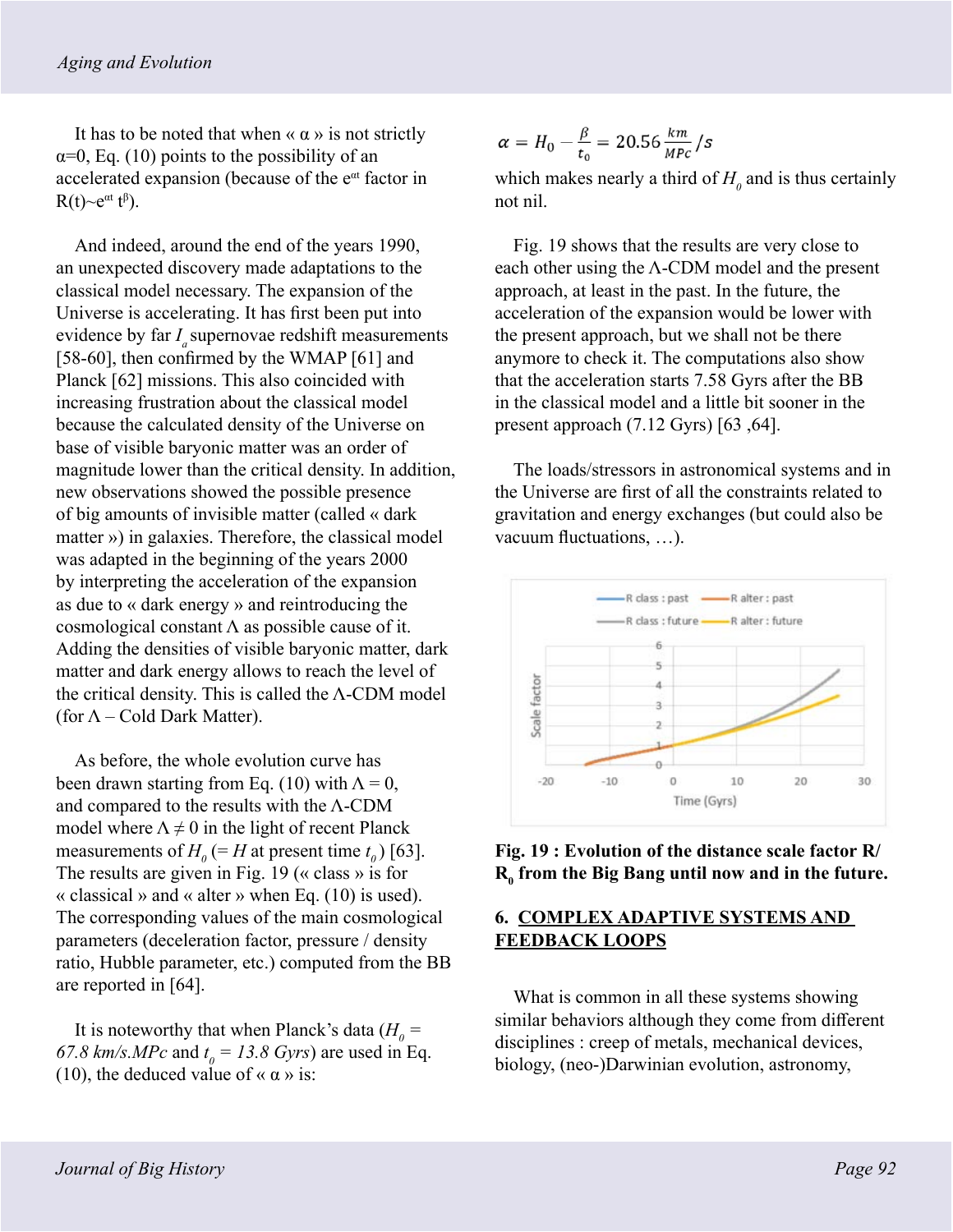cosmology? Answer: they are complex systems adapting to constraints to which they are subjected with time going. The adaptations are the result of many positive and negative feedback loops of several orders which must occur in due time (this may be very short) for the system to maintain its integrity as a complex system. This is possible thanks to the free energy and material available in its environment.

We shall call such systems « complex adaptive systems » (CAS). A definition is given hereafter.

A preliminary remark is that this is not the usual view of complex adaptive systems as referred to in social science etc. where partly independent (human) operators work together or in a network and give rise to an emergent complex behavior [65]. The definition proposed here has the aim to allow for quantitative description of the global (like learning, aging, evolution …) behavior of physical and biological systems as they are encountered in nature. Such systems are also adaptive and complex. However their adaptations are commonly not voluntary but structural, while their complexity results from the high number of interrelated components (as currently considered in systems theory) not as an emergent consequence of relatively simple behaviors of many people (as in complexity theory). Although these two theories have not been duly formalized yet, the publications corresponding to them show different approaches [65]. This does not preclude that the present approach might be useful for groups of human operators too.

One may define a system as a "*group of elements operating together with a common goal*" [66]. Here, we define a complex adaptive system (« CAS ») as: "*a group of sub-elements operating together with a common goal and interlinked in such a way that the group shows self-organized criticality*".

Another equivalent definition is: "*A complex adaptive system is a collection of numerous* 

## *interlocked subparts that is in a state of selforganized criticality such that it operates as a whole at an higher scale than that (those) of its subparts*".

A CAS has to be seen from what we could call "the point of view of the neutrino". What the neutrino sees during its endless trip around the Universe are atoms which are sometimes locally more concentrated in a zone sometimes not. However, if it is a good watcher, it will not only see that atoms concentrate in zones but also that some individual atoms seem to be interlinked to each other and not (or to a much looser way, or at much lower frequencies) to other atoms present in their neighborhood.

What are the interlinks ? In most situations considered here, they can be reduced to links between atoms and molecules. This means that the sub-elements interact through the usual chemical bonds : ionic, covalent, metallic, weak bonds (Van der Waals, hydrogen, ...). Interactions may also involve information exchanges, e.g. by transmission of chemical or electric signals, ... The pattern of interlinks makes the organization of the CAS.

Complex adaptive systems can then themselves be interlinked to form bigger complex adaptive systems and so on. The links would then consist in a subtle combination of physics, chemistry and information.

The concept of self-organized criticality (or « SOC ») has been introduced by Bak and coworkers [67,68] on base of observations on sandpiles and computer simulations of cellular automata. According to this concept, many composite systems naturally evolve towards a "critical" state characterized by four facts :

1) minor events can be at the origin of chain reactions which can affect any number of elements in the system : therefore, "avalanches" of events of any size can be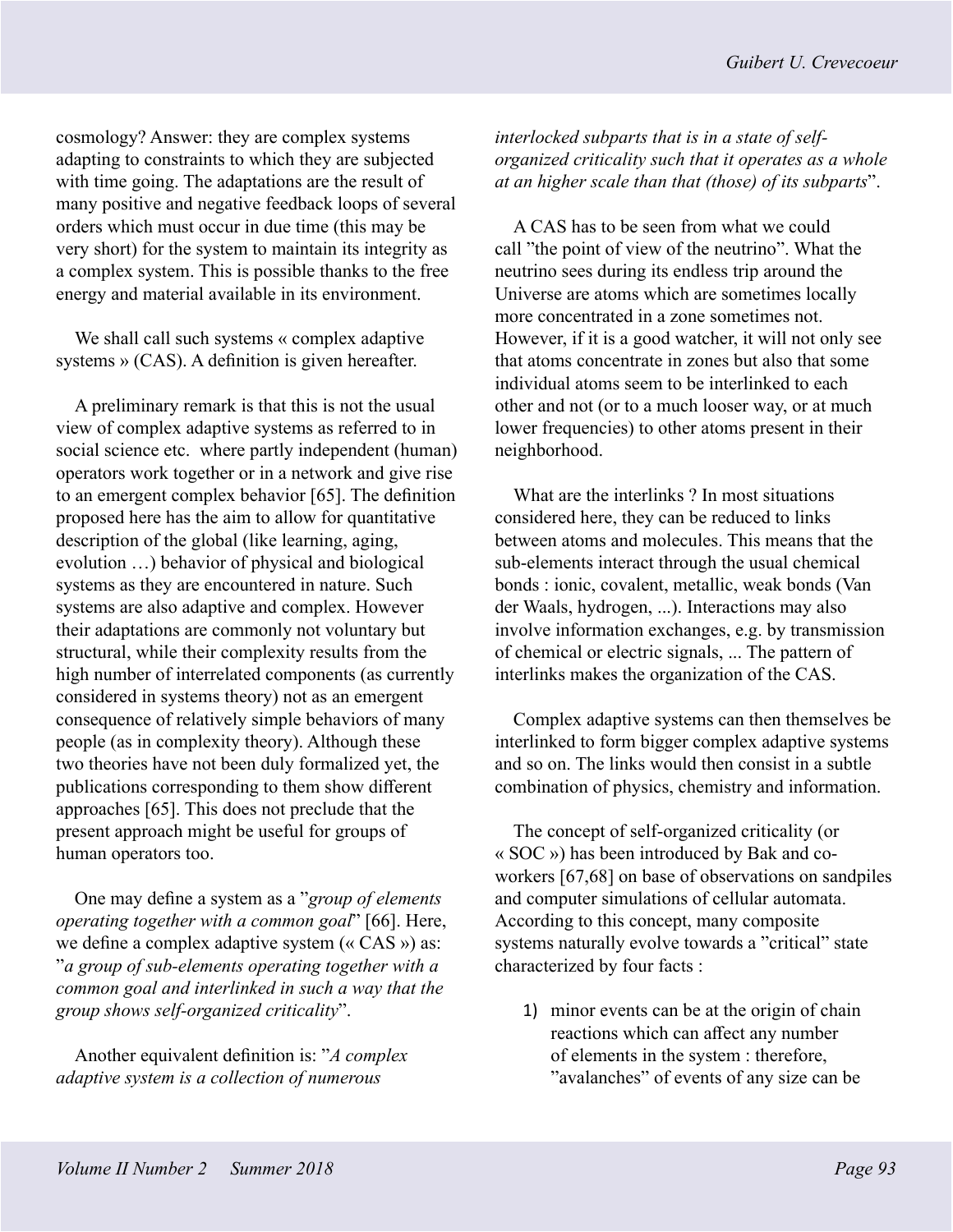produced ;

- 2) the sizes of the avalanches are distributed following a power law with a negative exponent of the order of ...1...2..;
- 3) this is true as well in space as in time ;
- 4) when the system is constrained to produce events, it tends, thanks to the avalanches, to return to a steady state of criticality (therefore, the expression "self-organized criticality").

Complex adaptive systems are usually subject to constraints : due to their external environment and/or internal structure, they are not allowed to do everything. They are restricted to evolve in a limited volume, they are subjected to external and/ or internal forces or stressors, they have to operate under given conditions of temperature, pressure, humidity, etc. When subject to operating conditions, the subparts and their interlinks steadily reorganize in an adaptative process saving the integrity of the complex adaptive system. Even the Universe can be seen as constrained by internal forces (gravitation) while it expands. This corresponds to the fourth item of SOC.

The adequacy of the adaptive responses will depend on the system's internal organization and on the raw materials and energy available to carry out solutions in due time.

When one speaks of complex adaptive systems, one expects the reorganizations and adaptive responses to be characterized by several positive and negative feedback loops of any order and level of magnitude and appearing at any time.

The resulting evolution of the CAS can be modelled by the combination of all the feedback loops occurring within the subparts and between them, when time elapses.

Positive feedback loops occur e.g. when, starting from an initial state, non-standard responses are given to the challenges, i.e. responses which do not necessarily re-establish the steady state in all details. The non-standard responses can, for instance, be due to small local errors, because of the limited time available for adaptation. I say "small" in the sense that the errors do not impair the further working of the system or the subpart : they are integrated in the further operation. But, non-standard responses can also be to the advantage of the CAS. The operating elements must continue to react in due time to the challenges with the consequence that new non-standard responses may be given. There is a cumulative effect ("snowball effect"). This makes that the mathematical expression for a first order positive feedback loop is an increasing exponential  $[66]$ :

$$
z(t) = z_0 e^{b.t} \tag{11}
$$

With «  $z_0$  » an initial value and « *b* » the reverse of the time constant for the response.

Positive feedback loops induce exponential growth. They are often found in the CAS under scope in this article.

Negative feedback loops correspond to readjustments when some characteristic of the CAS gets out of balance (e.g. because of a challenge, a shortage of material or food component, …). The balance is then re-established (e.g. homeostasis maintained in biological entities).

The mathematical expression for a first order negative feedback loop is given by [66]:

$$
y(t) = K. (1 - e^{-a.t})
$$
 (12)

With «  $K \rightarrow a$  constant and «  $a \rightarrow b$  the reverse of the time constant for the response.

First order negative feedback loops are often found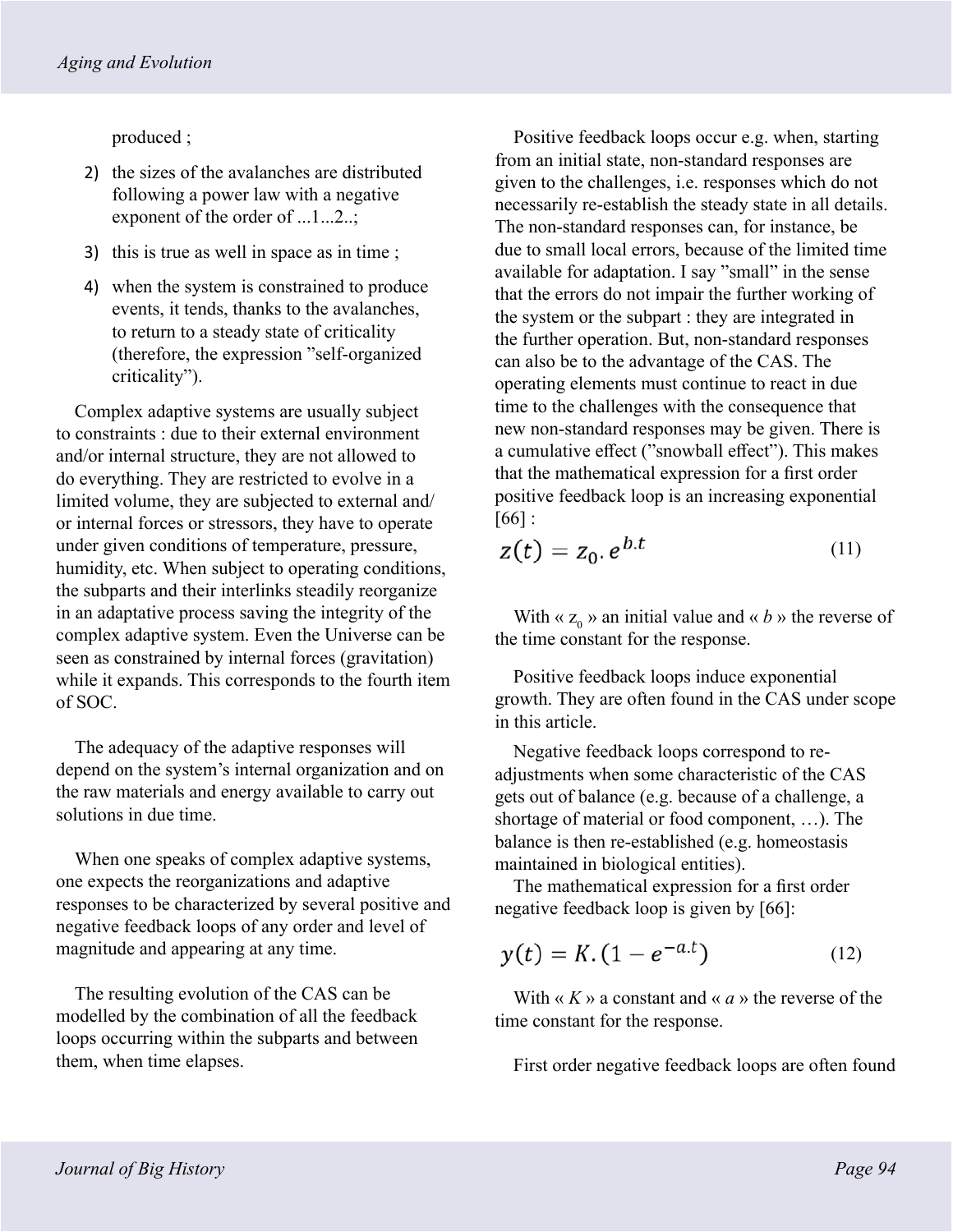in the CAS under scope of this article.

Successive first order negative feedback loops will give a concave (from below) curve which can be fitted by a power law ( $t^{\beta}$  with  $0 < \beta < 1$ ).

Higher order feedback loops will result in similar equations except when roots of negative numbers are encountered. This is e.g. the case for a second order negative feedback loop combining a first order negative feedback loop and a first order positive feedback loop as shown on Fig. 20. Then the time constant for the response is given by  $\sqrt[2]{(-1/a)(1/b)}$ which means  $i.\sqrt[2]{1/(a.b)}$ .

The resulting response has then the shape of a wave [66] not of the curve of Eq. (1) or part of it. This is because  $e^{ix} = cosx + i.sinx$ . Therefore one is not astonished that wavy behaviors are found in complex adaptive systems, e.g. for the TK lymphocyte activation in the immune system or with the tryptophane operon. Also, even if a little bit outside the strict definition of CAS used here, wavy behaviors appear in economy, e.g. in the management of stocks in trade [66]. These wavy behaviors are to be developed in another article (as the present article is first focused on aging / evolution curves).

From the above, we understand that combining many positive and negative feedback loops of any order would globally result in Eq. (1), except when there is a majority of wavy responses. This can be tested by computer simulations.

This is as for several laws in physics (thermodynamics, diffusion equation, …). At microscopic level, the behavior of individual particles, atoms or molecules looks erratic, but when myriads - say  $10^{23}$  - atoms or molecules act together it results in a simple global behavior at macroscopic level because of the great number. Attention was already drawn on this by Schrödinger in his book

« What is Life ? » [69].

One can consider that the same occurs at other scales. Cells are like « atoms » at the scale of an organ or body, but the combination of huge numbers of them being interlinked in the frame of a CAS shows simple global aging / evolution. Similarly, orders of  $10^{11}$  galaxies each with  $10^{11}$  stars existing in the Universe will result in a simple global evolution of it.



**Fig. 20. Schematic view of a second order negative feedback loop obtained from a first order positive feedback loop (z→z<sup>1</sup> )) embedded into a first order negative feedback loop (y→y<sup>1</sup> ).**

Back to biology, each individual organism is seen as a CAS. Its components and sub-components (molecules, organelles, cells, organs, sub-systems, …) are continuously subject to negative and positive feedback loops of several orders in function of the tasks they have to perform in the frame of the everyday life of the organism.

Depending on the species, a number of tasks and the related feedback loops are genetically encoded: they result from natural selection and have grown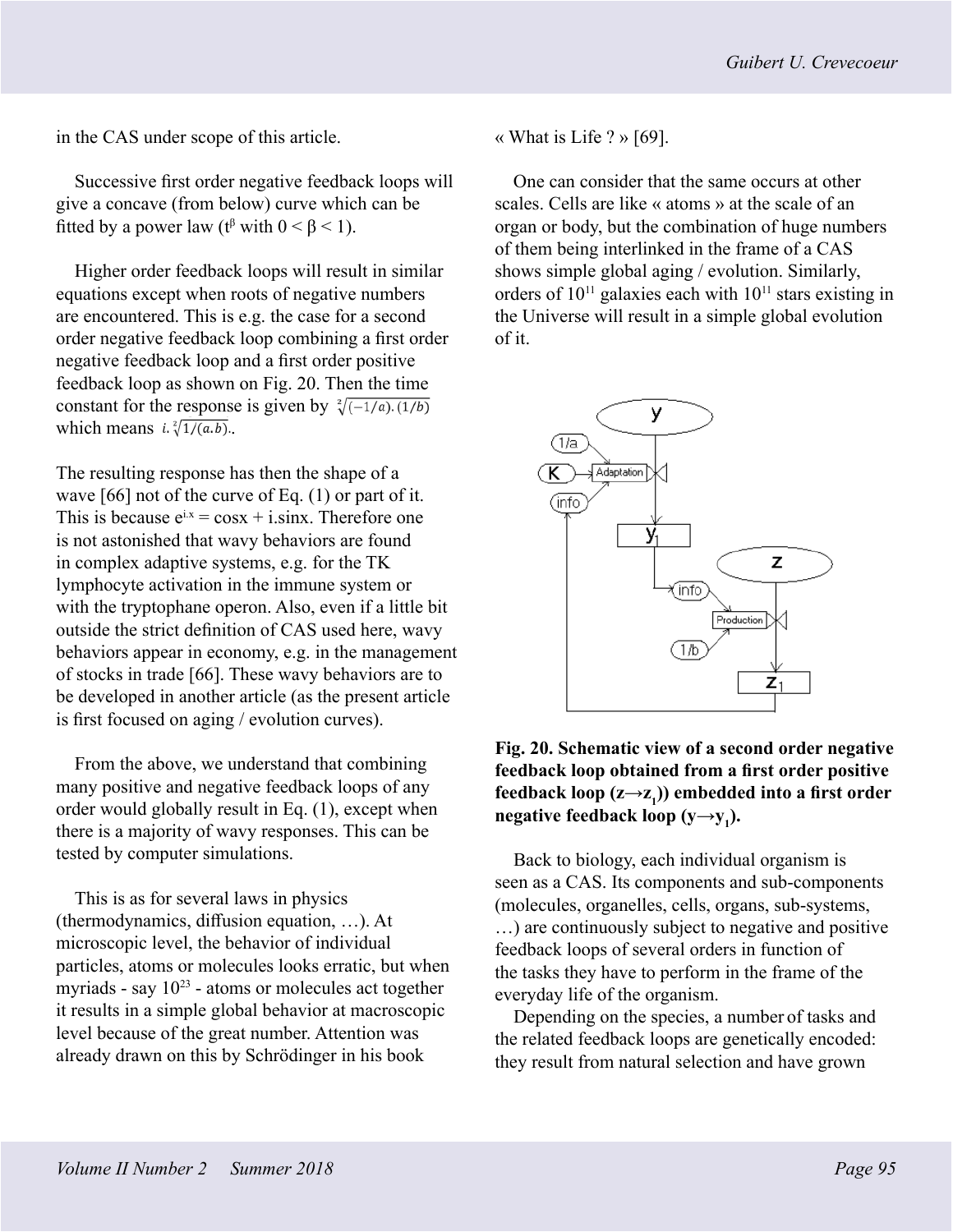into instinct.<sup>9</sup> They respond to the needs of the organism and depend on the available solutions offered by the environment. The system is open as there is a continuous interaction between the organism and its environment. In default situations, the organism is genetically fully adapted to its environment. It has also several internal adaptive features allowing it to cope with external stressing agents, environmental changes, unexpected events, … Finally, thanks to their feedback loops based organization, several species have developed emerging capacities like learning, memory, …

Considering biological entities as complex adaptive systems is consistent with (neo-)Darwinian evolution. Indeed, a first observation is that the process of natural selection itself may be seen as combining positive and negative feedback loops.

For instance, it is known that some mutations in genes may increase the adequacy of the responses to external challenges, others not. Mutations will usually appear at random in genes at a regular pace (or not) depending on the involved gene and environmental triggering factors : radiations, chemical reactions, stressing agents, ... It has in other respects been demonstrated that favourable mutations at a given locus may happen under specific stress conditions (environmental changes) much more often than in neutral conditions [70][71].

Mutations will proliferate in some genes and not or at lower pace in others (positive feedback loops). Then natural selection will favor the biological entities which are most adapted to the external challenges. Those entities whose genes allow to generate better responses (negative feedback loops) will be fitter for the challenges and thrive in their local environment.

## **7. COMPLEX ADAPTIVE SYSTEMS AND ENTROPY**

As  $E(t)$  describes the global aging / evolution behavior under constraints, it can be seen as the statistical emergence of the aging / evolution of the system. As noticed, the statistics is given by a modified Weibull distribution. Æ(t) will reflect the number of microscopic configurations of the system compatible with its macroscopic behavior at each increment of time. In line with Boltzmann's interpretation of entropy [72], we can then define an entropy  $S_{\text{F}_{k}}(t)$  characteristic of the aging / evolving system :

$$
S_{\mathcal{A}}(t) = k_B \cdot ln \mathcal{A}(t) \tag{13}
$$

The « entropy production », i.e. the rate of production of entropy of the system during its life will then be given by :

$$
\frac{dS_{\mathcal{L}}(t)}{dt} = k_B \cdot \frac{1}{\mathcal{L}(t)} \cdot \frac{d\mathcal{L}(t)}{dt} \tag{14}
$$

This gives using Eq.  $(2')$ :

$$
\frac{dS_{\mathcal{A}}(t)}{dt} = k_B \cdot \left(\alpha + \frac{\beta}{t}\right) \tag{15}
$$

We see that the entropy production diminishes towards a minimum given by  $k_{\text{B}}$ .α at time t = ∞. This is in line with Prigogine's theorem of diminution of the entropy production for dynamic open systems near to equilibrium [73]. It must be clearly emphasized that for the kind of organized CAS under scope, there is no « negentropy », nor « negative entropy » : it is the rate of increase of entropy which is decreasing not the entropy itself. The CAS takes free energy of high quality from its environment and transforms it for operation, see e.g. [74]. Then it renders the resulting degraded energy back to the environment. This allows diminution of entropy production. The 2nd Principle of thermodynamics 9. Not necessarily all tasks. is thus holding all the time of the process. Entropy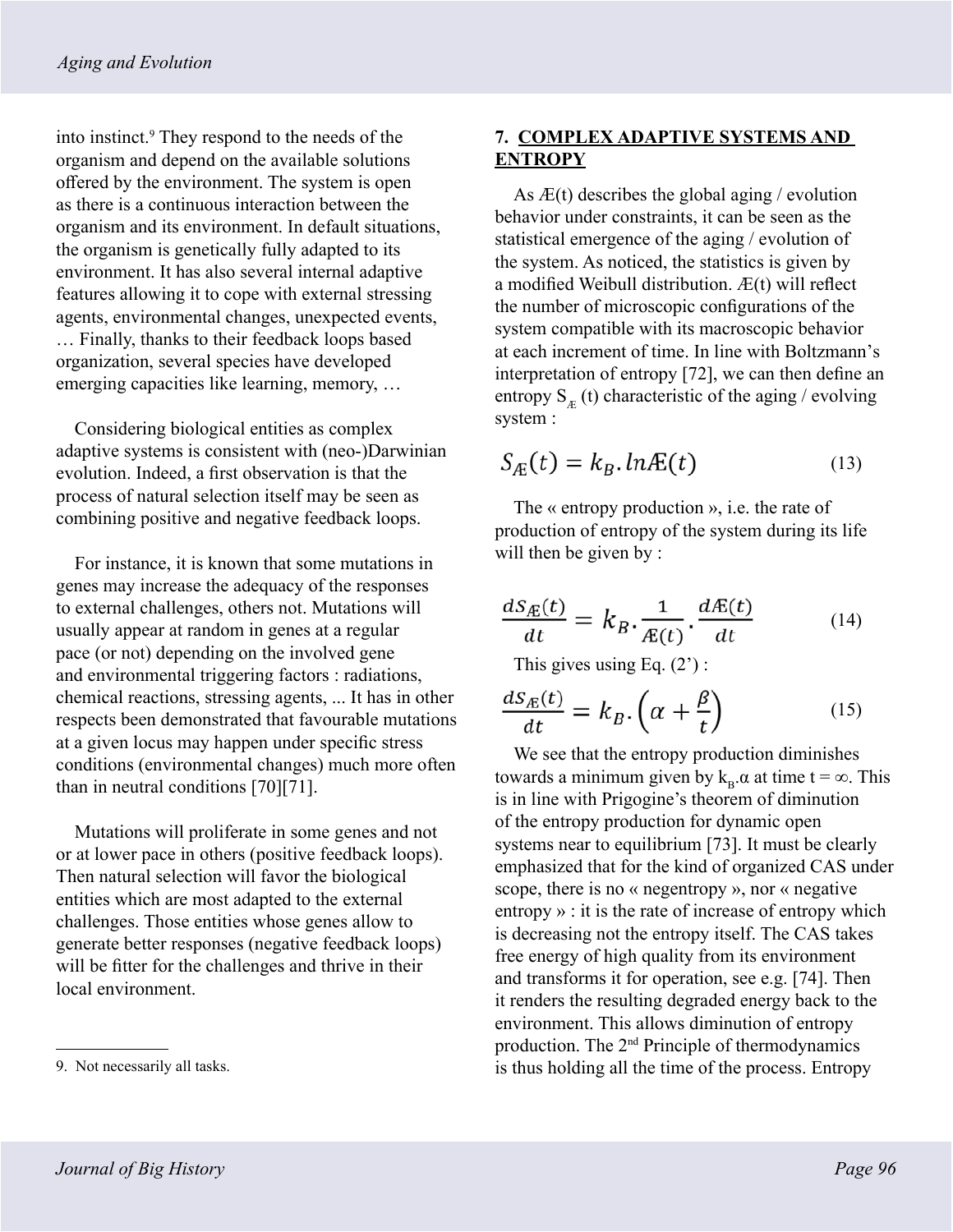is increasing. But it is increasing at a still lower rate down to a minimum rate where it stays as long as possible. It is thanks to this dynamic process of diminishing the entropy production during life that information is gained [75] and organization is created.

But, after a while, there will be a risk that the entropy production starts increasing again to reach the level which would have been expected if there would not have been any dynamic CAS under scope but only an unorganized collection of the same atoms and molecules instead. The risk of increase of entropy production appears from the time  $t = 1/\alpha$ . This is due to the fact that instability can occur in phenomena described by growing exponentials as soon as the exponent becomes  $\geq 1$  ( $\alpha$ .t  $\geq 1$  in Eq. (1)).

An example is given in Fig. 21 with the aging of humans.<sup>10</sup> If the time  $t_i$  from which instability may settle (« instability time »), is 70 years, the life expectancy will lie between 70 (=  $t_i$ ) and 140 years  $(= t_m: \alpha$  the longevity of the species »). With low probability of sudden death at 70 or of life until 140. Most deaths will probably be distributed between 70 and 140 in the shape of a gaussian probability curve. On Fig. 21 are then mentioned :  $t_{r}$  (the « lifespan ») and  $t_{\mu}$  (the « life expectancy » for a particular sample).

The instability time gives the order of magnitude of the duration of the aging / evolution process for the CAS considered here, e.g.:

- *~48 Gyrs* for the Universe (if  $\alpha = 20.56 \frac{km}{MPc}/s$ )
- *500 700 Myrs* for the number of taxonomic families of living beings
- *60-70 yrs* for human life



**Fig. 21. Illustrative example for human aging**  after the instability time t.

**(t<sub>m</sub>: « longevity », t<sub>r</sub>: « lifespan », t<sub>µ</sub>: « life expectancy »).** 

- 25-30 yrs for the creep of low alloy Cr-Mo steels at 813 K
- *15-20 yrs* for cars
- *10 days* for flies
- *20-80 sec* for the creep of carbon steels at 1473 K
- …..

Probably, instability times for political regimes, societies, civilizations could also be inserted in such kind of table, say with values from a few dozen years to a several hundreds years?

### **8. CONCLUSION**

Many observations point to a same global aging / evolution pattern of complex adaptive systems subject to constraints / stressors. The shapes of the curves are similar for a wide variety of such systems from cells to (Neo-)Darwinian evolution, from the creep of metals to the expansion of the Universe.

<sup>10.</sup> This is just an illustrative example to fix ideas. The figures do not reflect actual measurements.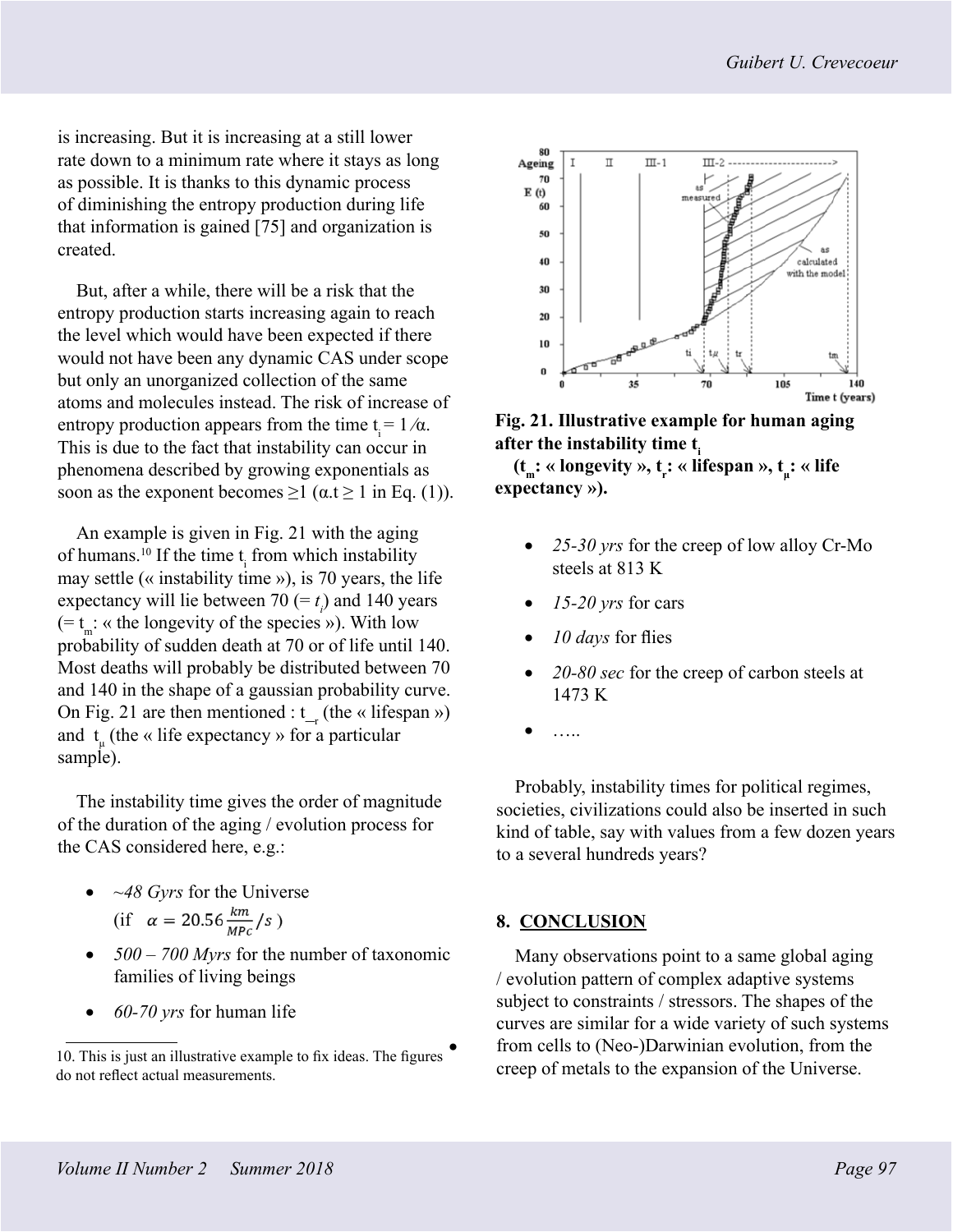The only difference is the order of magnitude of the duration of the phenomenon: from a few seconds for the creep of steels at 1473 K to tenths of Gyrs for the Universe. The curves can be fitted using simple general equations. The recurrent similar behavior at macroscopic level seems to be the result of selforganized patterns of interactions with huge numbers of feedback loops occurring any time at submacroscopic and microscopic levels. The shapes of curves referred to in the article and their translations into equations could show useful for screening several behaviors in a lot of fields in the frame of a Big History approach.

## **REFERENCES:**

[1] David Christian, *Maps of Time: An Introduction to Big History,* Berkeley, CA: University of California Press, 2nd ed., 2011

[2] Fred Spier, *Big History and the Future of Humanity,* 2nd ed., Malden, MA: Wiley/Blackwell, 2015

[3] Cynthia Stokes Brown, *Big History: From the Big Bang to the Present,* 2nd ed., New York: New Press, 2012

[4] Andrea Wulf, *The Invention of Nature: The Adventures of Alexander von Humboldt, the Lost Hero of Science*, (London: John Murray, 2015)

[5] H.G. Wells, *Outline of History: Being a Plain History of Life and Mankind*, 3rd ed., (New York: Macmillan,1921)

[6] G. U. Crevecoeur, *Quantitative General Adaptation*. JePublie, Paris, 2008 [https://www.](https://www.numilog.com/47344/Quantitative-general-adaptation.ebook) [numilog.com/47344/Quantitative-general-adaptation.](https://www.numilog.com/47344/Quantitative-general-adaptation.ebook) [ebook](https://www.numilog.com/47344/Quantitative-general-adaptation.ebook)

[7] G.U. Crevecoeur. *An Integrated Method for Remanent Life Assessment under Creep*. In Design and Analysis Methods for Plant Life Assessment, volume 112 of PVP, pages 45–56, New York, (Ed. American Society of Mechanical Engineers ASME. Pressure Vessel and Piping Conference, 1986)

[8] G.U. Crevecoeur. *Über den Einsatz zerstörungsfreier und zerstörender Prüfverfahren zur Abschätzung der Restlebensdauer von Bauteilen unter dem Einfluss von Kriechen*. Der Maschinenschaden, 60 (Heft1):31–40, 1987.

[9] G.U. Crevecoeur. *Translation into Japanese of : Über den Einsatz zerstörungsfreier und zerstörender Prüfverfahren zur Abschätzung der Restlebensdauer von Bauteilen unter dem Einfluss von Kriechen*. Kikai no songai, 33(93):15–24, 1991

 [10] G.U. Crevecoeur. *Four parameters databank for full creep curve characterization*. In Life Extension and Assessment: Nuclear and Fossil Power-Plant Components, volume 138 of PVP, pages 203–210, New York, (Ed. American Society of Mechanical Engineers ASME. Pressure Vessel and Piping Conference and also reference NDE 4, 1988)

 [11] E.N. da C. Andrade. *On the viscous flow in metals and allied phenomena*. Proc. R. Soc. A, 84:1–12, 1910 [DOI 10.1098/rspa.1910.0050]

[12] G. Smith. *Properties of metals at elevated temperatures*. Mc Graw Hill Book Co, Inc., New York, 3 edition, 1950

[13] F.H. Norton. *The Creep of Steel at High Temperatures*. Ed. Mc Graw-Hill, 1929

[14] Creep data sheet. N3B. National Research Institute for Metals (NRIM), Tokyo, 1986

[15] J.T. Duane. *Learning curve approach*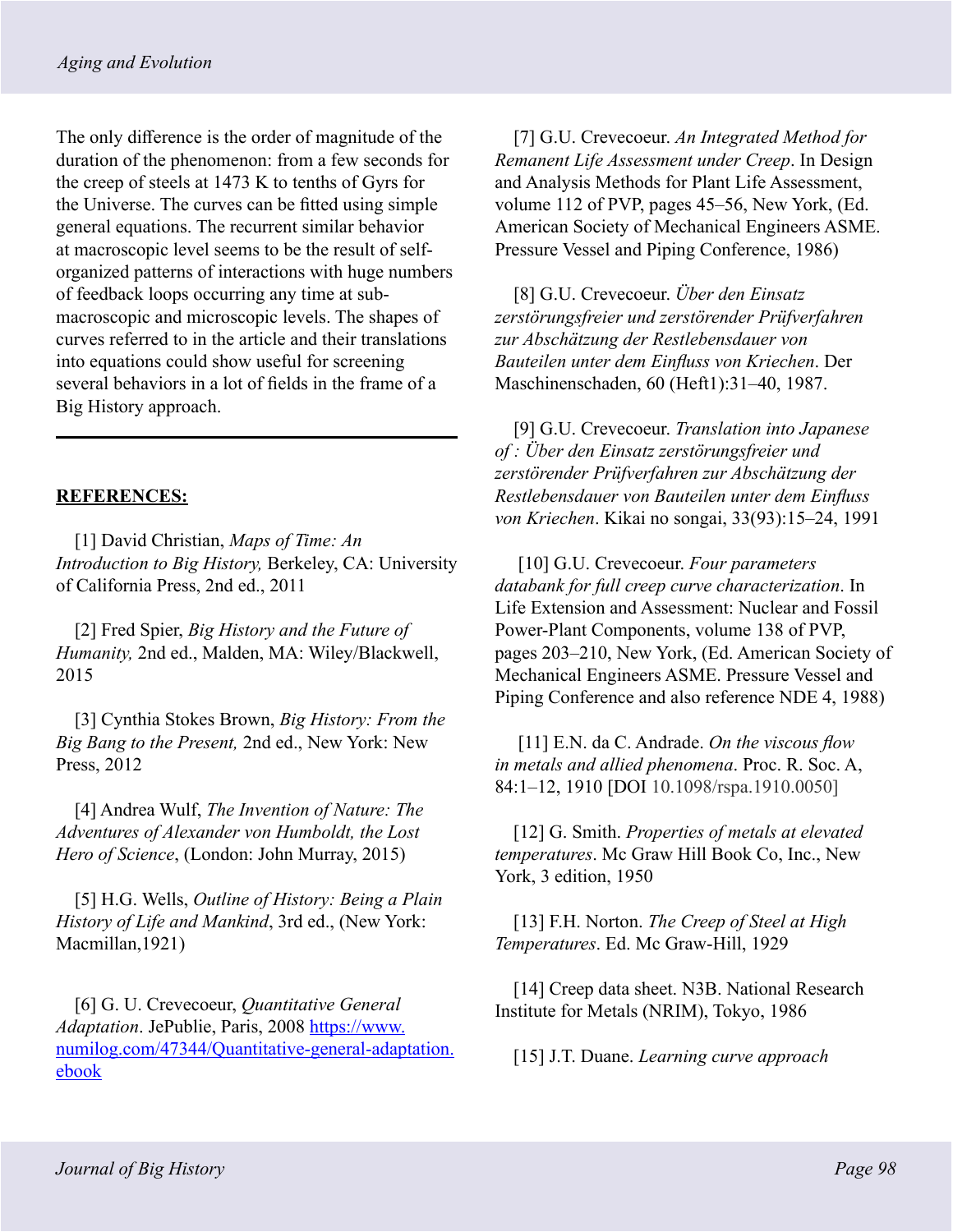*to reliability monitoring*. IEEE Trans. Aerospace, 2(2):563–566, 1964 [DOI 10.1109/ TA.1964.4319640]

[16] W.M. Bassin. *Increasing hazard functions and overhaul policy*. In Proc.1969 Ann. Symp. Reliability, 173–178, 1969

[17] R. Bell and R. Miodusky. *Extension of life of US army trucks*. In Proc.1976 Ann. Reliability & Maintainability Symp., pages 200–205, 1976

[18] G.U. Crevecoeur. *A Model for the Integrity Assessment of Ageing Repairable Systems*. IEEE Trans. Reliability, 42(1):148–155, 1993 [DOI 10.1109/24.210287]

[19] G.U. Crevecoeur. *Reliability assessment of ageing operating systems*. Eur. J. Mech. Eng., 39(4):219–228, 1994

[20] Junfeng Liu, Yi Wang. *On Crevecoeur's bathtub-shaped failure rate model*. Computational Statistics and Data Analysis 57:645–660, 2013 [DOI 10.1016/j.csda.2012.08.002]

[21] L. Lee. *Testing adequacy of the Weibull and Log linear rate models for a Poisson process*. Technometrics 22 (2) : 195–199, 1980

[22] C.D. Lai, M. Xie, D.N.P. Murthy. *A modified Weibull distribution*. IEEE Trans. Reliab. 52 (1) : 33–37, 2003 [DOI 10.1109/TR.2002.805788]

[23] C.D. Lai, T. Moore, M. Xie. *The beta integrated model*. In : Proc. Int. Workshop on Reliability Modeling and Analysis—From Theory to Practice, pp. 153–159, 1998

[24] H. Selye. *A syndrome produced by diverse nocuous agents*. Nature, 138:32, 1936

[25] H. Selye. *Studies on adaptation*. Endocrinology,21(2):169–188, 1937

[26] H. Selye. *Stress and the General Adaptation Syndrome*. British Med. J., 1383-1392, 1950

[27] H. Selye. *Stress and aging*. J. Am. Geriatr. Soc., 18:669–680, 1970 [DOI 10.1111/j.1532- 5415.1970.tb02813.x]

[28] H. Selye. *Stress Without Distress*. Ed. J.B. Lippincott Co., New York, 1974

[29] Counselling Connection (the Official Blog of the Australian Institute of Professional Counsellors). [http://www.counsellingconnection.com/index.](http://www.counsellingconnection.com/index.php/2009/12/10/the-general-adaptation-syndrome/) [php/2009/12/10/the-general-adaptation-syndrome/](http://www.counsellingconnection.com/index.php/2009/12/10/the-general-adaptation-syndrome/)

[30] Z. Shao, W. Gao, Y. Yao, Y. Zhuo, and J.E. Riggs. *The dynamics of aging and mortality in the People's Republic of China, 1957-1990*. Mech. Ageing and Dev. 67:239–246, 1993 [DOI 10.1016/0047-6374(93)90002-9]

[31] A. Comfort. *Ageing : The Biology of Senescence*. Ed. Elsevier, New York, 1979

[32] T. Fotsis, Y. Zhang, M.S. Pepper, H. Adlercreutz, R. Montesano, P.P. Nawroth, and L. Schweigerer. *The endogenous, oestrogen metabolite 2-methoxyoestradiol inhibits angiogenesis and suppresses tumour growth*. Nature, 368:237–239, 1994 [DOI 10.1038/368237a0]

[33] J.E. Compston. *Osteoporosis, corticosteroids and inflammatory bowel disease*. Aliment. Pharmacol. Ther., 9:237–250, 1995 [DOI 10.1111/ j.1365-2036.1995.tb00378.x]

[34] F. Verzar and H. Thoenen. *Die Wirkung von Elektrolyten auf die thermische Kontraktion von Collagenfaden*. Gerontologia, 4:112–119, 1960

[35] R.C. Young, D.L. Borden, and R.E. Rachal. *Aging of the lung : pulmonary disease in the elderly*. Age, 10:138–145, 1987 [DOI 10.1007/BF02432161]

[36] R.R. Willoughby. *Incidental learning*. J. Educ. Psychol., 20:671–682, 1929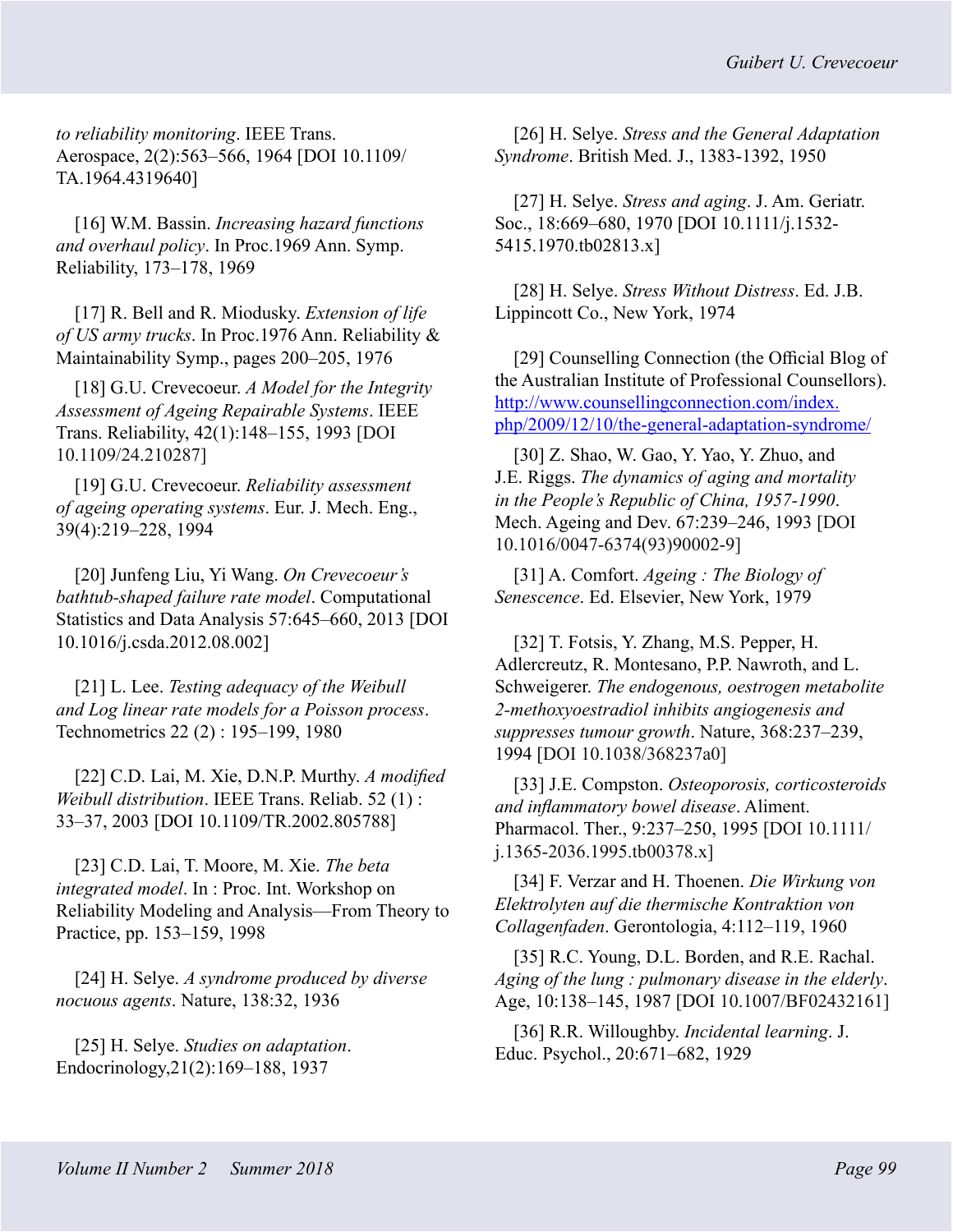[37] T. Matsumura, Z. Zerrudo and L. Hayflick. *Senescent human diploid cells in culture : survival, DNA synthesis and morphology*. J. Gerontol., 34:328–334, 1979 [DOI 10.1093/geronj/34.3.328]

[38] E.E. Baulieu. *Studies of conjugated 17-ketosteroids in a case of adrenal tumor*. J. Clin. Endocrinol. Metab., 22:501, 1962 [DOI 10.1210/ jcem-22-5-501]

[39] N. Orentreich, J.L. Brind, R.L. Rizer and J.H. Vogelman. *Age changes and sex differences in serum dehydroepiandrosterone sulfate concentrations throughout adulthood*. J. Clin. Endocrinol. Metab., 59(3):551–554, 1984 [DOI 10.1210/jcem-59-3-551]

[40] M.R. Smith, B.T. Rudd, A. Shirley, P.H.W. Rayner, J.W. Williams, N.M. Duignan and P.V. Bertrand. *A radioimmunoassay for the estimation of serum dehydroepiandrosterone sulphate in normal and pathological sera*. Clin. Chim. Acta, 65:5–13, 1975

[41] Y. Hori, E.H. Perkins and M.K. Halsall. *Decline in phytohemagglutinin responsiveness of spleen cells from aged mice*. Proc. Soc. Exp. Biol. Med., 144:48, 1973 [DOI 10.3181/00379727-144- 37524]

[42] M. Nei. *Molecular Population Genetics and Evolution*, volume 40 of Research Monographs, Frontiers of Biology. Ed. North-Holland Publishing Company, Amsterdam, 1975

[43] C. de Duve. *Vital Dust. Life as a Cosmic Imperative*. Ed. Basic Books, a division of HarperCollins Publishers Inc, 1995

[44] Wikipedia article, ref. : https://en.wikipedia. org/wiki/Timeline of the evolutionary history of life#Phanerozoic\_Eon

[45] N. Eldredge and S.J. Gould. *Punctuated equilibria : an alternative to phyletic gradualism*. In T.J.M. Schopf, ed., *Models in Paleobiology*. San Francisco: Freeman Cooper, pp. 82-115, 1972. Reprinted in N. Eldredge. *Time frames*. Princeton: Princeton Univ. Press, pp. 193-223, 1985

[46] D.E. Kellogg. *The role of phyletic change in the evolution of Pseudocubus vema (Radiolaria)*. Paleobiology, 1:359–370, 1975 [DOI 10.1017/ S0094837300002669]

[47] R.E. Lenski and M. Travisano. *Dynamics of adaptation and diversification : a 10,000-generation experiment with bacterial populations*. Proc. Natl. Acad. Sci. USA, 91:6808–6814, 1994 [DOI 10.1073/ pnas.91.15.6808]

[48] S.F. Elena, V.S. Cooper and R.E. Lenski *Punctuated Evolution caused by Selection of Rare Beneficial Mutations*. Science, 272:1802–1804, 1996 [DOI 10.1126/science.272.5269.1802]

[49] Richard Lenski, E. coli Long-term Experimental Evolution Project Site, http://myxo.css. msu.edu/ecoli/index.html, last accessed February 26, 2018.

[50] Richard Lenski, Publications List, http:// myxo.css.msu.edu/ecoli/publist.html#pub\_2, last accessed February 26, 2018.

[51] G.U. Crevecoeur. *A mechanical system interpretation of the nonlinear kinetics observed in biological ageing*. Bull. Soc. Roy. Sci. Liège, 69(6):311–338, 2000

[52] G.U. Crevecoeur. *A system approach modelling of the three-stage nonlinear kinetics in biological ageing*. Mech. Ageing Dev., 122(3):271– 290, February 2001 [DOI 10.1016/S0047- 6374(00)00233-5]

[53] Max-Planck-Institut für extraterrestrische Physik – Garching (MPE-Garching). Report 2007 – 2012. Editors and Layout: W. Collmar, B. Niebisch and J. Zanker-Smith, June 2013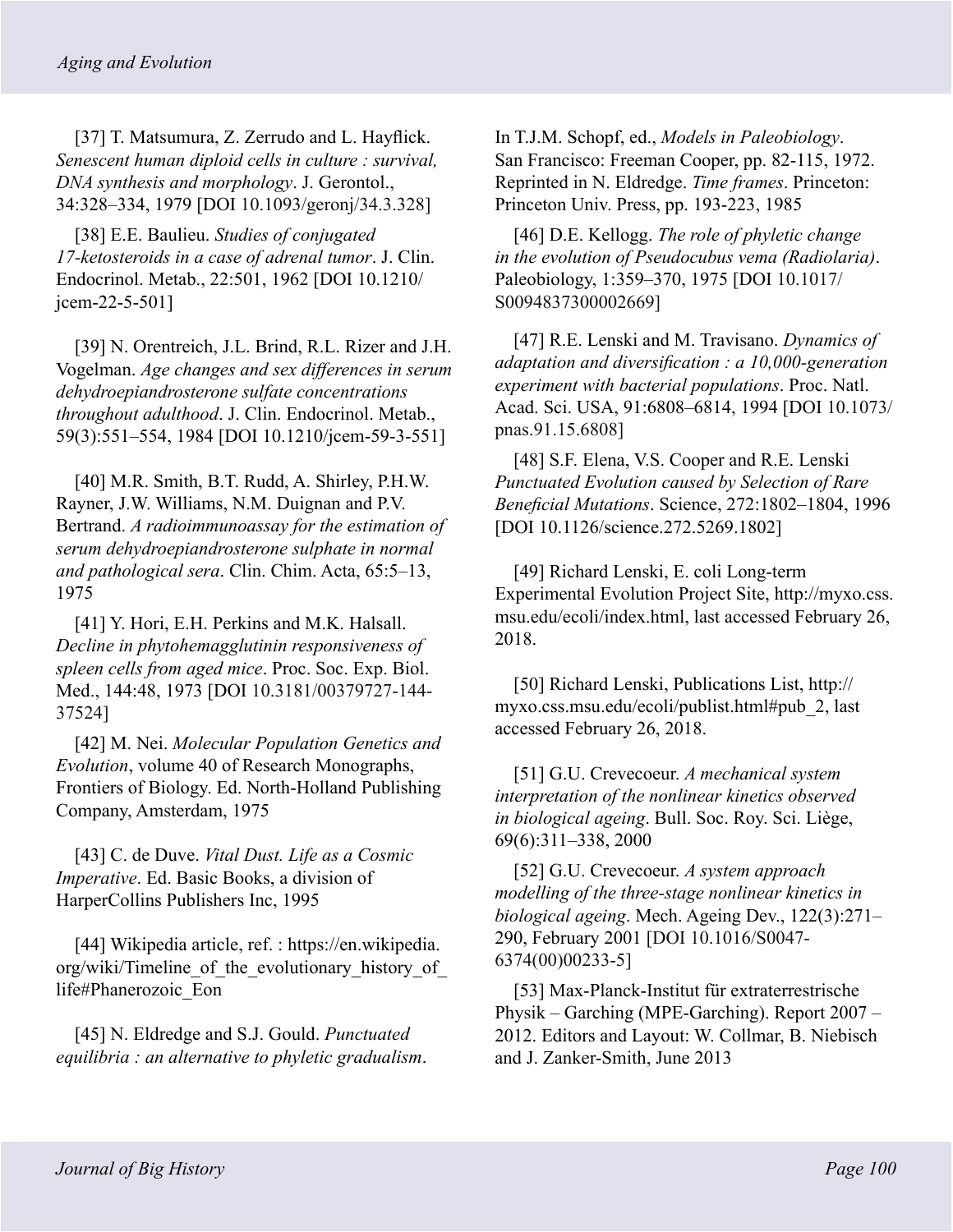[54] G. Lemaître. *The Beginning of the World from the Point of View of Quantum Theory*. Nature, 127:706, 1931

[55] A. Einstein. *Kosmologische Betrachtungen zur Allgemeinen Relativitätstheorie*. Sitz. der Königlichen Preussischen Akademie der Wissenschaften zu Berlin, VI:142, 1917

[56] G.U. Crevecoeur. *A system approach to the Einstein-de Sitter model of expansion of the universe*. Bull. Soc. Roy. Sci. Liège, 66(6):417–433, 1997

[57] G.U. Crevecoeur. *A Simple Procedure to Assess the Time Dependence of Cosmological Parameters*. Phys. Essays, 12(1):115–124, March 1999 [DOI 10.4006/1.3025354]

[58] B. Schwarzschild. *Very Distant Supernovae suggest that the Cosmic Expansion is speeding up*. Physics Today, pages 17–19, June 1998 [DOI 10.1063/1.882267]

[59] A.G. Riess, A.V. Filippenko, P. Challis, A. Clocchiatti, A. Diercks, P.M. Garnavich, R.L. Gilliland, C.J. Hogan, S. Jha, R.P. Kirschner, B. Leibundgut, M.M. Phillips, D. Reiss, B.P. Schmidt, R.A. Schommer, R. Chris Smith, J. Spyromilio, Ch. Stubbs, N.B. Suntzeff, and J. Tonry. *Observational Evidence from Supernovae for an Accelerating Universe and a Cosmological Constant*. Astron. J., 116:1009–1038, September 1998 [DOI 10.1086/300499]

[60] S. Perlmutter, G. Aldering, G. Goldhaber, R.A. Knop, P. Nugent, P.G. Castro, S. Deustua, S. Fabbro, A. Goobar, D.E. Groom, I.M. Hook, A.G. Kim, M.Y. Kim, J.C. Lee, N.J. Nunes, R. Pain, C.R. Pennypacker, R. Quimby, C. Lidman, R.S. Ellis, M. Irwin, R.G. McMahon, P. Ruiz-Lapuente, N. Walton, B. Schaefer, B.J. Boyle, A.V. Filippenko, T. Matheson, A.S. Fruchter, N. Panagia, H.J.M. Newberg, and W.J. Couch. *Measurements of Omega and Lambda from 42 High-Redshift Supernovae*. Astrophys. J., 517:565–586, June 1999 [DOI

10.1086/307221]

[61] C.L. Bennett, L. Larson, J.L. Weiland, N. Jarosk et al. *Nine-Year Wilkinson Microwave Anisotropy Probe (WMAP) Observations: Final Maps and Results.* The Astrophysical Journal Supplement *208 (2): 20*,[arXiv:1212:5225], 2013 [DOI 10.1088/0067-0049/208/2/20]

[62] Planck collaboration. *Planck 2015 results. I. Overview of products and scientific results*. Astronomy & Astrophysics manuscript, [arXiv :1502.01582v2 astro-ph.CO], 10 Aug 2015

[63] G. U. Crevecoeur. *Evolution of the distance scale factor and the Hubble parameter in the light of Planck's results*, [arXiv:1603.06834v2 physics.genph], 15 Feb 2017

[64] G.U. Crevecoeur. *Time evolution of dark energy and other cosmological parameters*. Phys. Essays, 30(3):255–263, September 2017 [DOI 10.4006/0836-1398-30.3.255]

[65] Phelan, S.E. *A Note on the Correspondence Between Complexity and Systems Theory*. Systemic Practice and Action Research, Vol. 12, No. 3, 237- 246, 1999 [DOI 10.1023/A:1022495500485]

[66] J.W. Forrester. *Principles of Systems*. Ed. Wright-Allen Press, 1968

[67] P. Bak, C. Tang, and K. Wiesenfeld. *Selforganized criticality : an explanation of 1/f noise*. Phys. Rev. Lett., 59:381–384, 1987 [DOI 10.1103/ PhysRevLett.59.381]

[68] P. Bak, C. Tang, and K. Wiesenfeld. *Selforganized criticality*. Phys. Rev. A, 38(1):364–374, 1988 [DOI 10.1103/PhysRevA.38.364]

[69] E. Schrödinger. *What is Life ?* Cambridge University Press, 1967

[70] J. Cairns, J. Overbaugh and S. Miller. *The origin of mutants*. Nature, 335:142–145, 1988 [DOI 10.1038/335142a0]